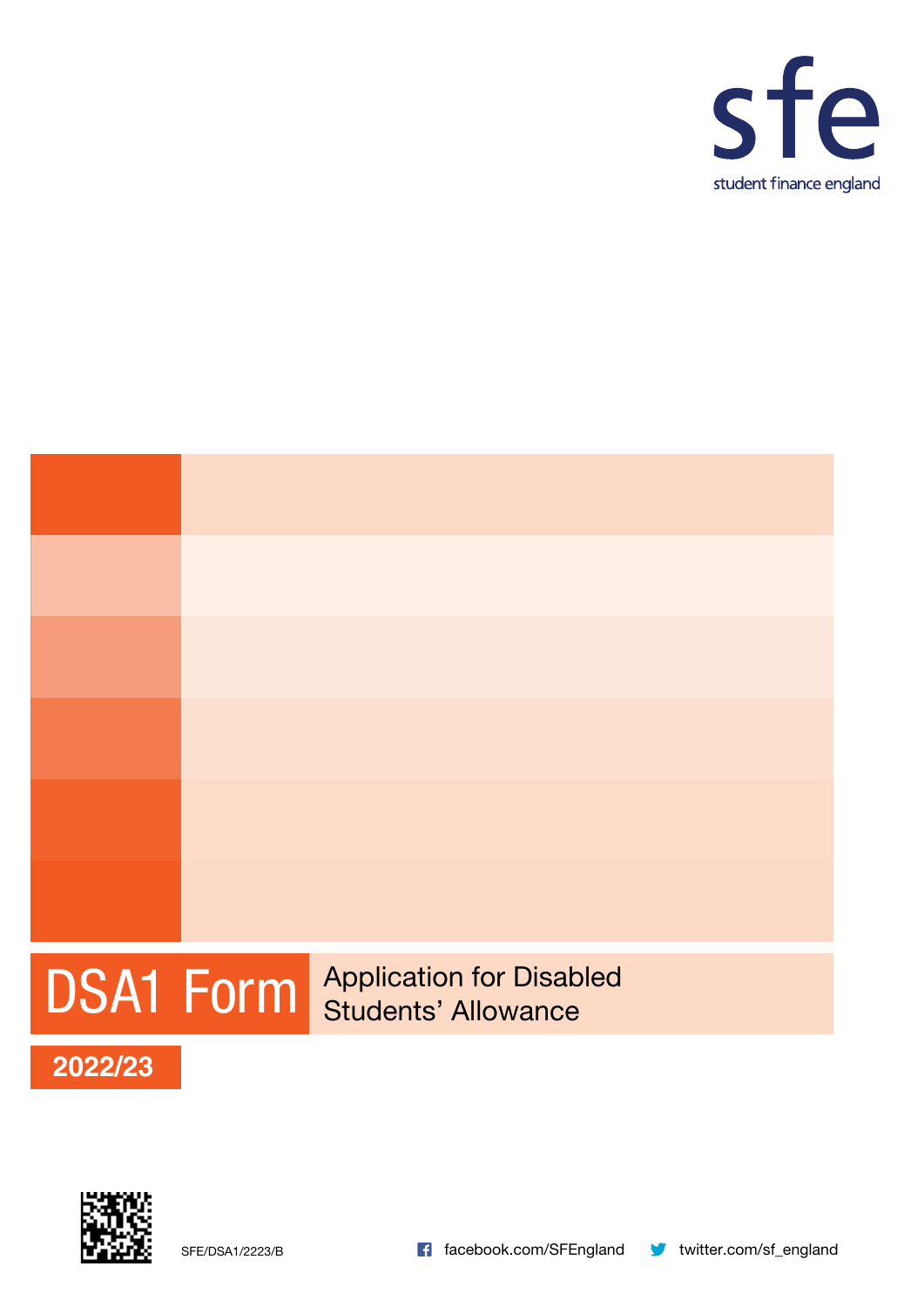# Who should complete this form

Before completing this form, you should read the Privacy Notice on page 18 of the accompanying notes.

#### What type of course are you/will you be studying?

| Full-time undergraduate course<br>Have you applied for other student<br>finance (Maintenance Loan or<br><b>Tuition Fee Loan)?</b> |
|-----------------------------------------------------------------------------------------------------------------------------------|
| Yes - You should complete a<br><b>DSA Slim form</b><br>No - You should complete this                                              |
| form<br>Part-time undergraduate course -                                                                                          |
| Complete this form<br>Postgraduate course -                                                                                       |
| Complete this form<br>Postgraduate healthcare course                                                                              |
| Are you professionally registered<br>in the subject you are/will be<br>studying?                                                  |
| Yes - You should not complete<br>this form as you are not<br>eligible for funding<br>No - You should complete<br>this form        |

#### If you're a full-time undergraduate student and you want to apply for other student finance as well as DSA, you should apply for student finance online, where you'll also be able to apply for DSA. If you cannot make your application online, you can download the application form for student finance and a DSA Slim form from [www.gov.uk/studentfinance](http://www.gov.uk/studentfinance)

#### Application deadline

You should make your application as soon as possible and no later than 9 months after the start of your academic year. See page 10 of the DSA1 notes for academic year dates. If you are unable to return your application by this date use the 'Additional notes' page at the end of this form to tell us why.

#### You can order forms and guides in Braille, large print or audio. For more information on how to do this please refer to the notes.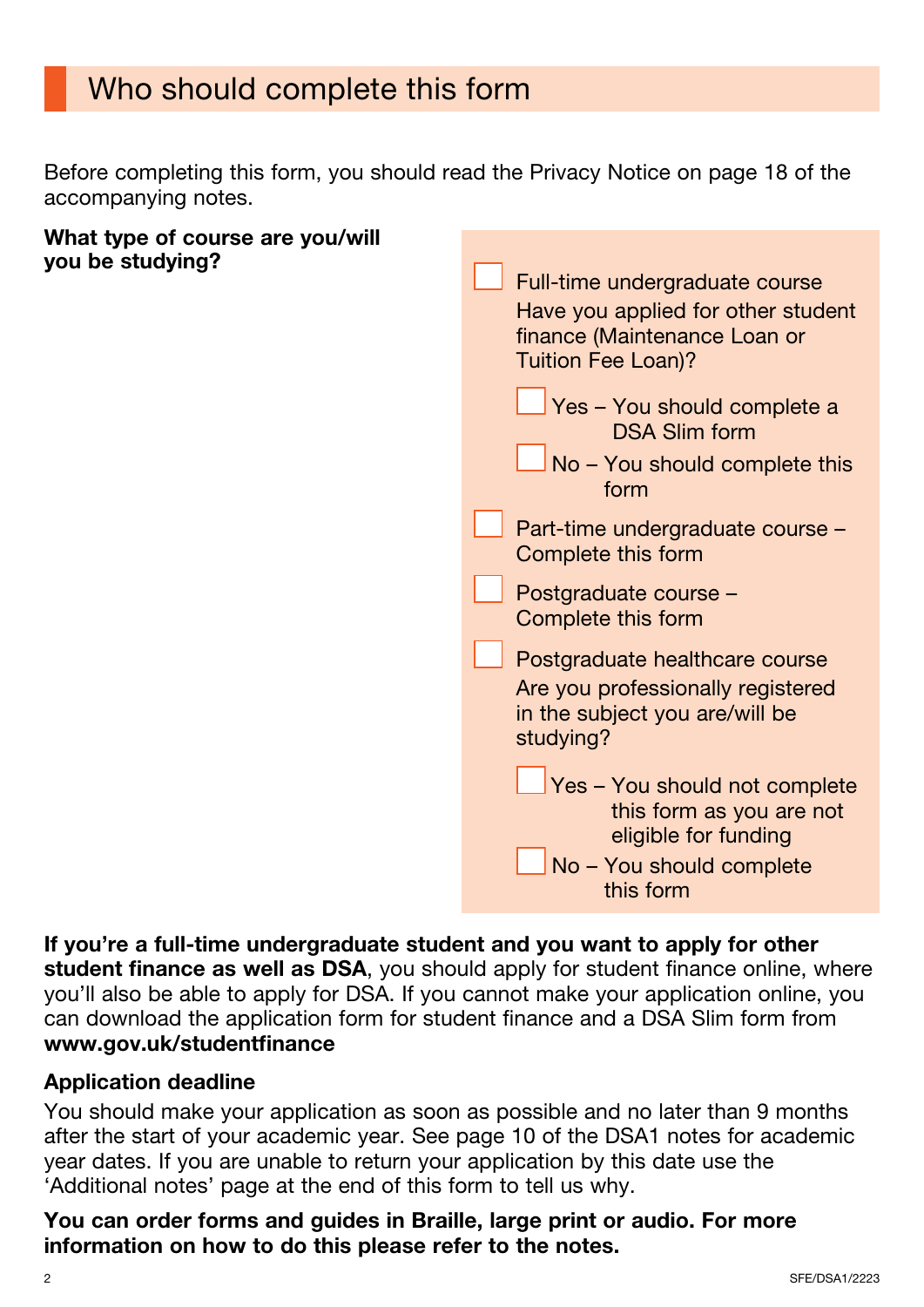# How to get Disabled Students' Allowance (DSA) in 3 easy steps

**1 Apply for DSA**<br>Complete all se<br>need. The soor Complete all sections in this form, and return it with all the evidence we need. The sooner we receive your completed form with all evidence the quicker we'll be able to tell you if you could get DSA.

Make sure you sign and date the terms and conditions at the end of this form.

**2** Find out exactly what equipment and support you need<br>If you are eligible for DSA you will need to attend a Study N If you are eligible for DSA you will need to attend a Study Needs Assessment to make sure you get the right specialist equipment and/or services to help you complete your course. We'll send you a letter to tell you when you can book your Study Needs Assessment.

After you've attended your Study Needs Assessment, the Assessment Centre will send us a report. This will recommend equipment and other support you may need, how much it will cost and who can provide it. You will also receive a copy of this report. We will review their recommendations and make our final decision.

This process can take some time – make sure you book your Study Needs Assessment as soon as you get our letter so that you can get all the necessary equipment and support before your course starts.

#### Get your equipment and support

We'll send you a DSA entitlement letter to tell you what equipment and other support you will receive DSA for. The letter will also provide instructions on how to arrange delivery of your equipment and/or arrange other support. Don't buy or arrange equipment or support before you receive your DSA entitlement letter because we won't be able to reimburse you for these costs.

- Where you see this icon you should check the guidance notes for help to complete a question.
- Where you see this icon you need to send evidence with your application. Use the guidance notes to find out what you need to send.

You may be eligible for a bursary or scholarship. In order for a university or college to determine and pay any bursary or scholarship to which you may be entitled, we will share some of your personal, financial and course details as well as information about your eligibility for student finance with them. For more information about this, read our Privacy Notice.

Please contact the university or college if you require further information about their bursaries and scholarships.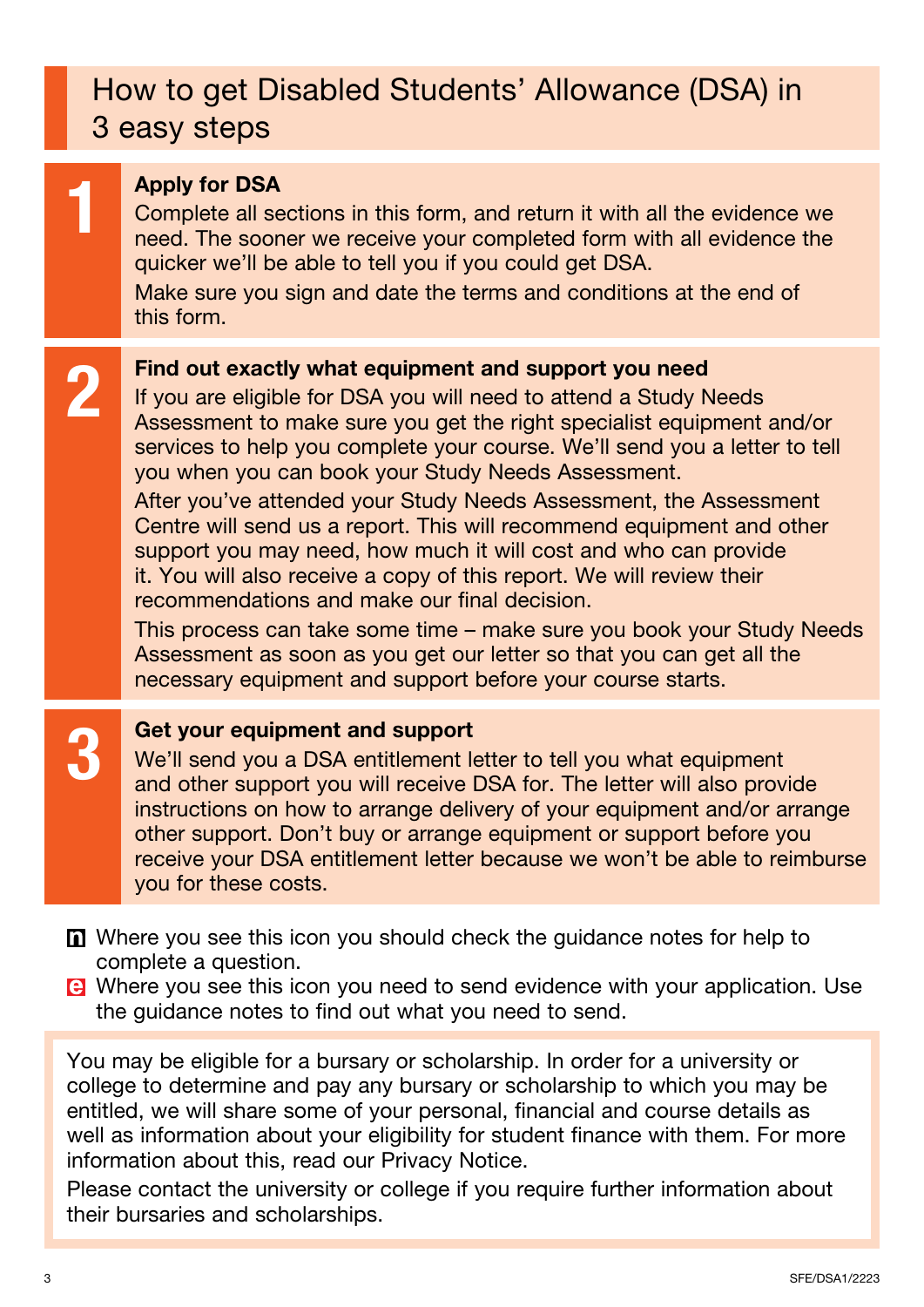If you will be studying a postgraduate healthcare course in a discipline you're already professionally registered in, you should not complete this form as you are not eligible for funding.

If you have applied for student finance before, please provide your Customer Reference Number

#### Personal details

a Title <mark>\_\_</mark>Mr \_\_<mark>Mrs \_\_Miss \_\_Ms</mark>

Forename(s)

Surname

Sex **Male Female** 

Date of birth (DDMMYYYY)

Please complete these questions with the details exactly as stated on your birth certificate or passport.

Place of birth (the name of the town or village)

**Nationality** 

### Identity evidence details

**b1** Do you hold a UK passport?

| $\Box$ Yes $\Box$ No | if no go to b3 |
|----------------------|----------------|
|                      |                |

b<sub>2</sub> Provide the following details from your UK passport, which must be currently **valid and not expired** (this is the easiest way for you to verify your identity and means you do not need to send us your passport).

We will share the passport details you provide with HM Passport Office to confirm that they're valid.

If your passport is not valid or has expired go to b3

Passport number

Forename(s)

Surname

Date of issue (DDMMYYYY)

Date of expiry (DDMMYYYY)

|  | . |  |
|--|---|--|
|  |   |  |
|  |   |  |
|  | . |  |
|  | . |  |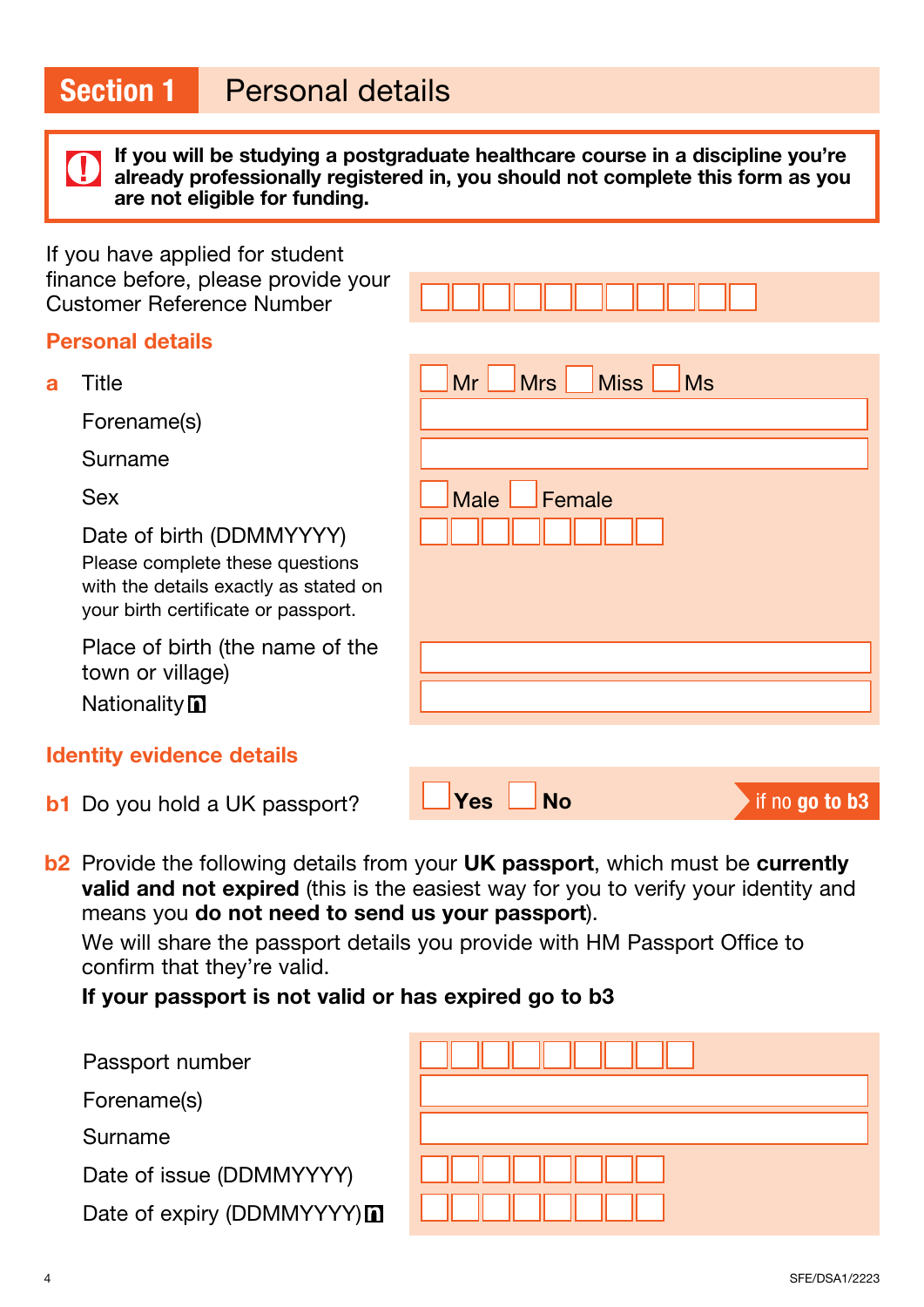# Section 1 Personal details

**b3** Send your original non-UK passport or Biometric Residence Permit; **B** or

Send your original UK birth or adoption certificate. **B** 

 Please note you don't need to provide identification evidence if you provide your share code in section 3.

#### Previous loans

c Have you ever had any other loans from the Student Loans Company Ltd (SLC)? **The Student Loans Company Ltd (SLC)? No Yes No** if no go to d1

If 'Yes', are you behind with the repayments? and the set of the set of the set of the set of the set of the set of the set of the set of the set of the set of the set of the set of the set of the set of the set of the set of the set of the set of the set

#### **Armed Forces**

- d1 Are you a member of the Armed Forces serving outside England? The Million State of the Serving outside England? The
- d<sup>2</sup> Are you a family member of someone in the Armed Forces serving outside England? (for example: spouse or child) Yes No

#### Contact details

e Please give your home address, if your contact address is different provide it here address. **n** 

| <b>Home address</b>        | <b>Contact address</b> |  |
|----------------------------|------------------------|--|
|                            |                        |  |
|                            |                        |  |
|                            |                        |  |
|                            |                        |  |
|                            |                        |  |
|                            |                        |  |
|                            |                        |  |
| Postcode                   | Postcode               |  |
| Home phone number          |                        |  |
| Mobile phone number        |                        |  |
| Email address <sup>n</sup> |                        |  |

The DSA team will contact you by email, so please put your main email address.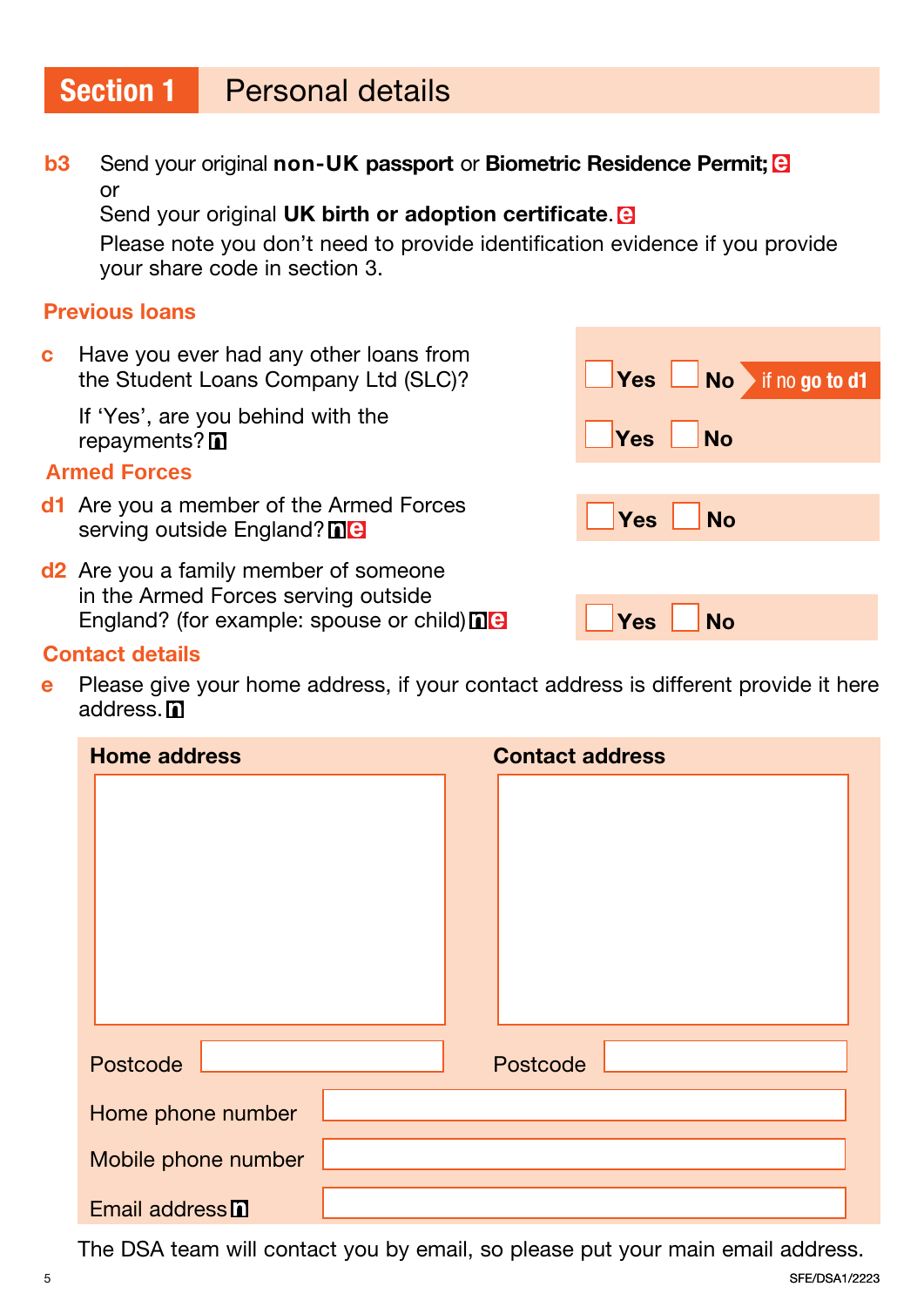#### Bursaries and awards

If you are an **undergraduate student** in this academic year will you be eligible to apply for

- a1 A Department of Health or NHS Bursary (excluding the Social Work Bursary paid by the NHS Business Services Authority) **The Ves No**
- a2 A bursary from Student Awards Agency Scotland (SAAS) Ves No
- a3 A Healthcare Bursary from the Department of Health (DoH) For Northern Ireland  $\overline{X}$  and  $\overline{Y}$  and  $\overline{Y}$  and  $\overline{Y}$  and  $\overline{Y}$  and  $\overline{Y}$  and  $\overline{Y}$  and  $\overline{Y}$  and  $\overline{Y}$  and  $\overline{Y}$  and  $\overline{Y}$  and  $\overline{Y}$  and  $\overline{Y}$  and  $\overline{Y}$  and  $\overline{Y}$  and  $\overline{$

If you've answered yes to any of the above questions, do not continue with this application unless you started a part-time course on or after 1 August 2018 at a university or college in England. If you're not continuing with this application, you should contact your bursary provider for advice on any extra support you may be entitled to.

If you are a **postgraduate student** in this academic year will you be eligible to apply for:

- **b1** A Department of Health, NHS, SAAS or other A Department of Health, NHO, OAAO OF Other<br>healthcare bursary
- b2 A Research Council bursary Yes No
- **b3** A bursary from your college or university that includes extra support because of your disability, mental health condition or specific learning difficulty (do not count any payment you get from your university or college's hardship fund).
- c1 Are you in receipt of an NHS Business Services Authority bursary for students studying an approved postgraduate social work course that includes extra support because of your disability? The state of the state of the state of the state of the state of the state of the state of the state of the state of the state of the state of the state of the state of the state of the state of the state

If you have answered 'Yes' to any of the above questions in this section do not continue with this application. You should contact the provider of your bursary for advice on any extra support you may be entitled to.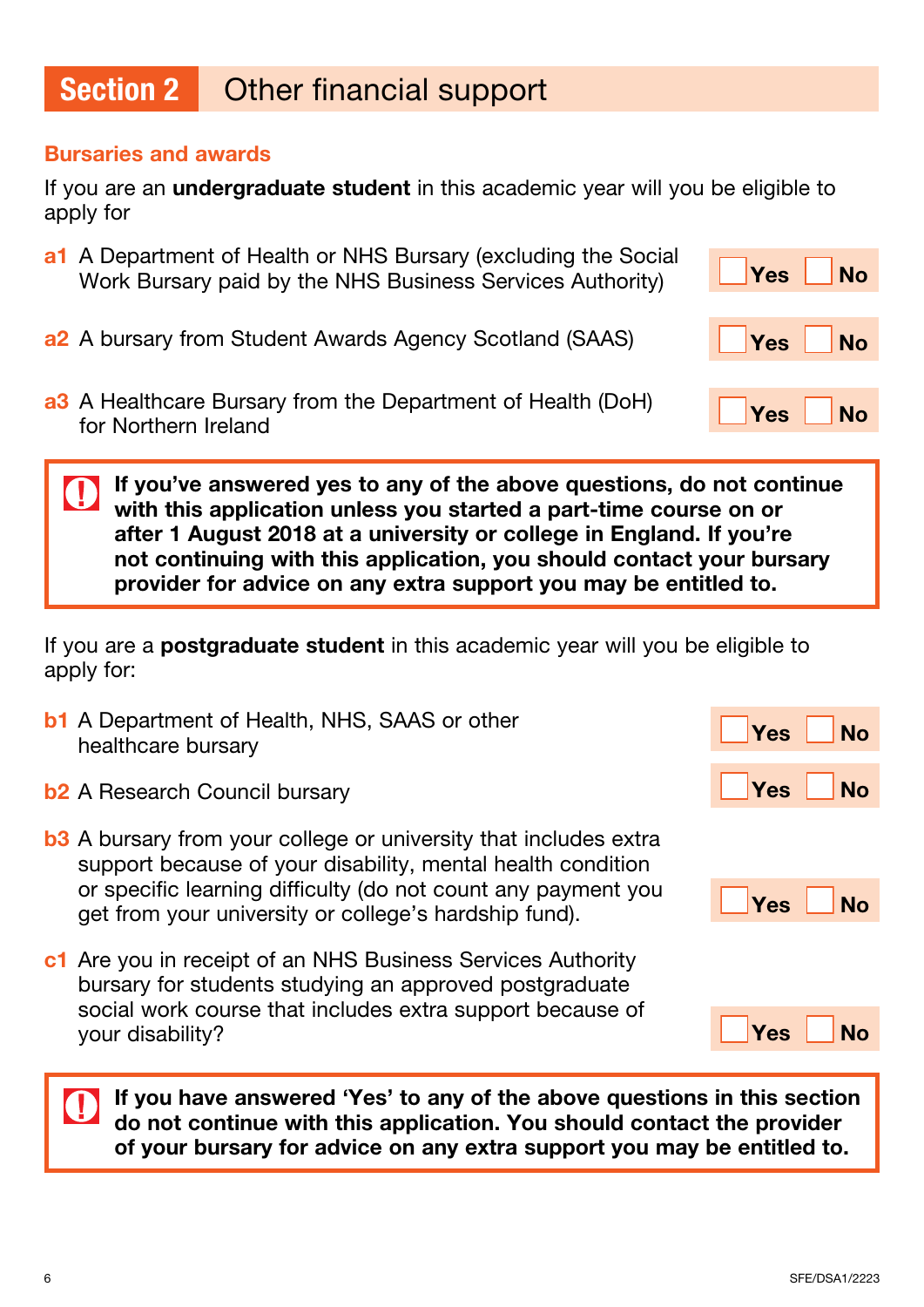#### **Nationality**

- **a1** Are you a UK national?  $\Box$  **No** if no go to a2 **Yes** if yes go to b1  $a2$  Are you an Irish citizen?  $\Box$  **No** if no go to a3 course? a3 Are you the family member of a UK national, and both you and your family member were living:
	- •in the UK on 31 December 2020, after moving to the UK from the EEA or Switzerland on or after 1 January 2018; or
	- •in the EEA or Switzerland on 31 December 2020? **ne**

Yes – have you been resident in the UK and Islands for the three years prior to the first day of the first academic year of your  $N<sub>O</sub>$  if no go to a3 Yes if yes go to b2 No if no go to a4 Yes - have both you and your family member been resident in the UK, Gibraltar, EEA or Switzerland for the three years prior to the first day of the first academic year of your course? No if no go to a4 Yes if yes go to b2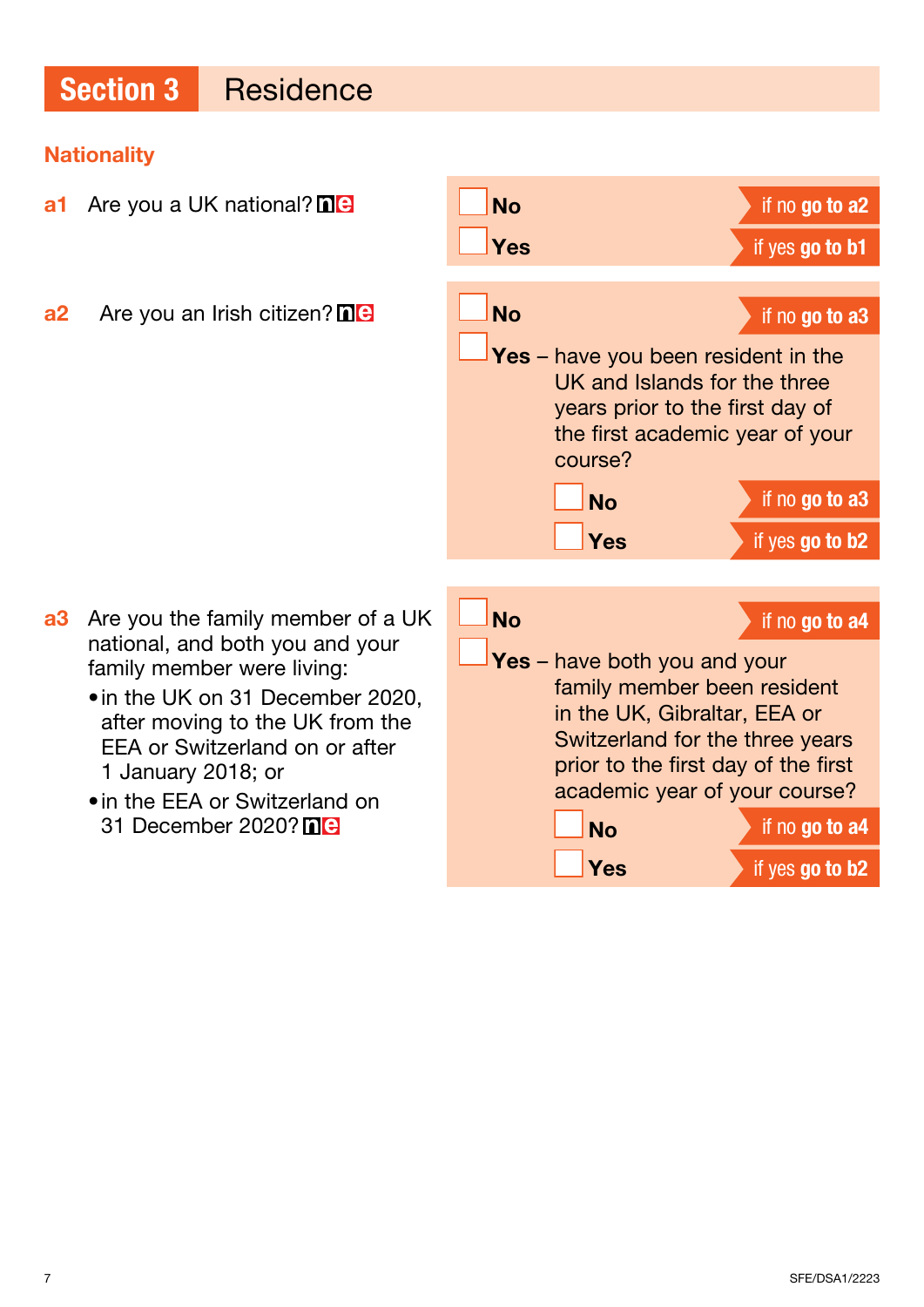### Section 3 Residence a4 Have you been granted settled status or pre-settled status under the EU Settlement Scheme? ne No – are you an Irish citizen or a frontier worker? No if no go to a7 Yes if yes go to a6 Yes - I have been granted settled status Please provide your share code now go to b2 Yes - I have been granted pre-settled status if yes go to a5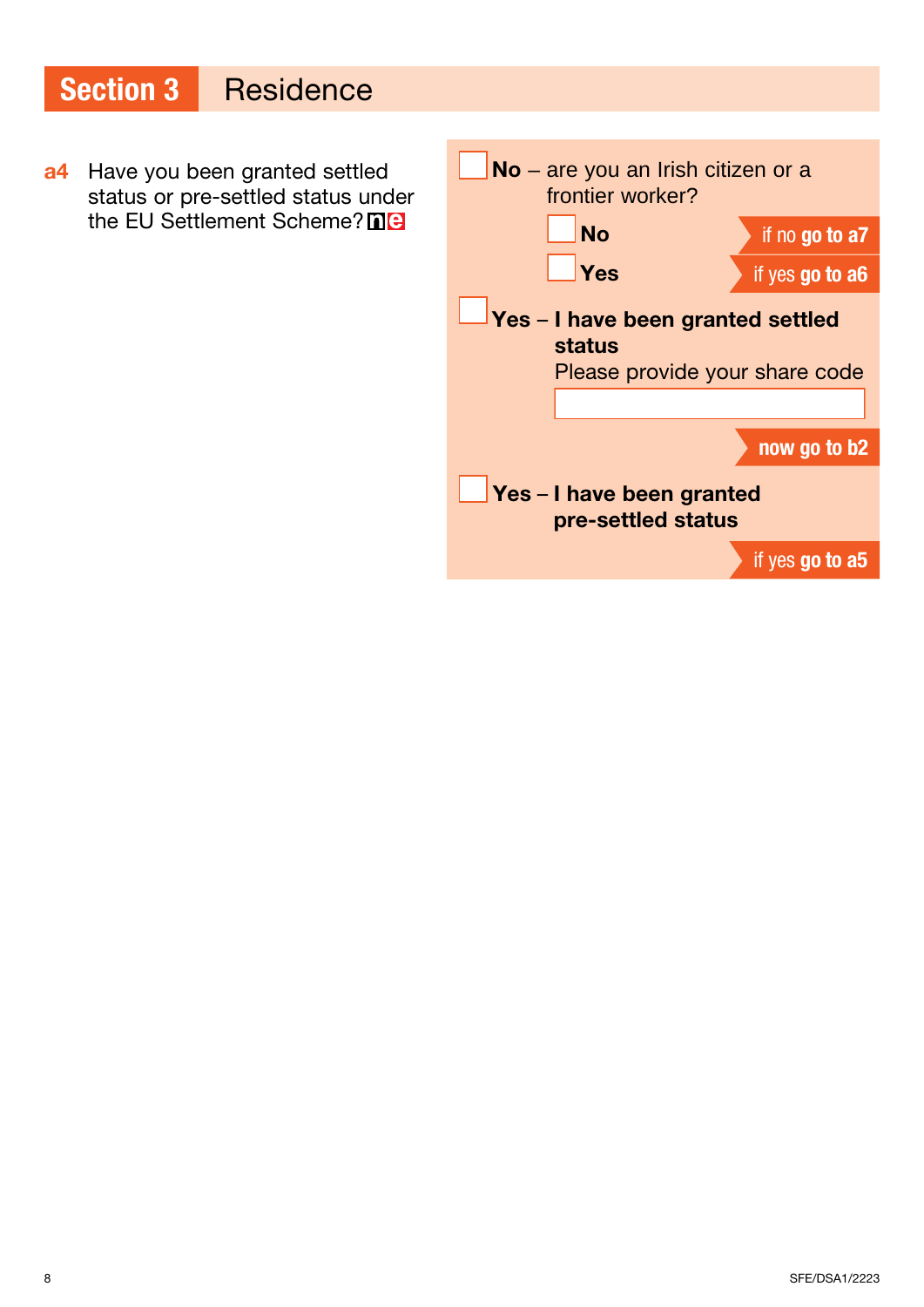a5 Are you the child of a Swiss national? **ne** Please note you don't need to provide identification evidence if you provide your share code. No if no go to a6 Yes-have you been resident in the UK, Gibraltar, EEA or Switzerland for the three years prior to the first day of the first academic year of your course? No if no go to a6 Yes - provide your: Expiry date of pre-settled status (DDMMYYYY) Share code If you are an Irish citizen you do not need to provide a share code Provide your parent's or step-parent's: Date of birth (DDMMYYYY) Expiry date of pre-settled status (DDMMYYYY) Share code now go to b2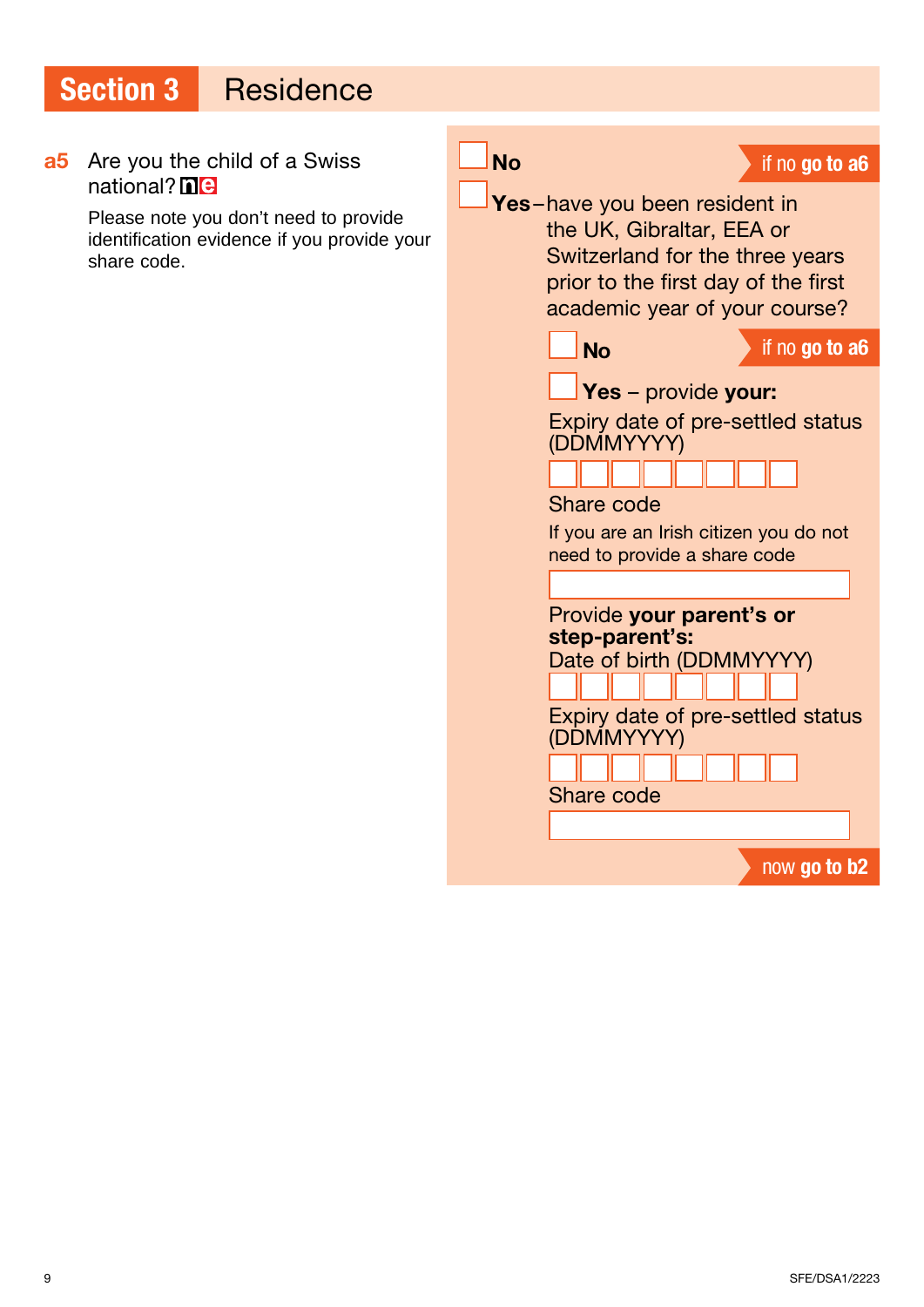**a6** Are you or your family member an EEA or Swiss national who is working, has worked, or is looking for work in the UK? $\blacksquare$ 

> If you or your family member are a frontier worker, see notes before completing this question.

For a list of family members see notes.

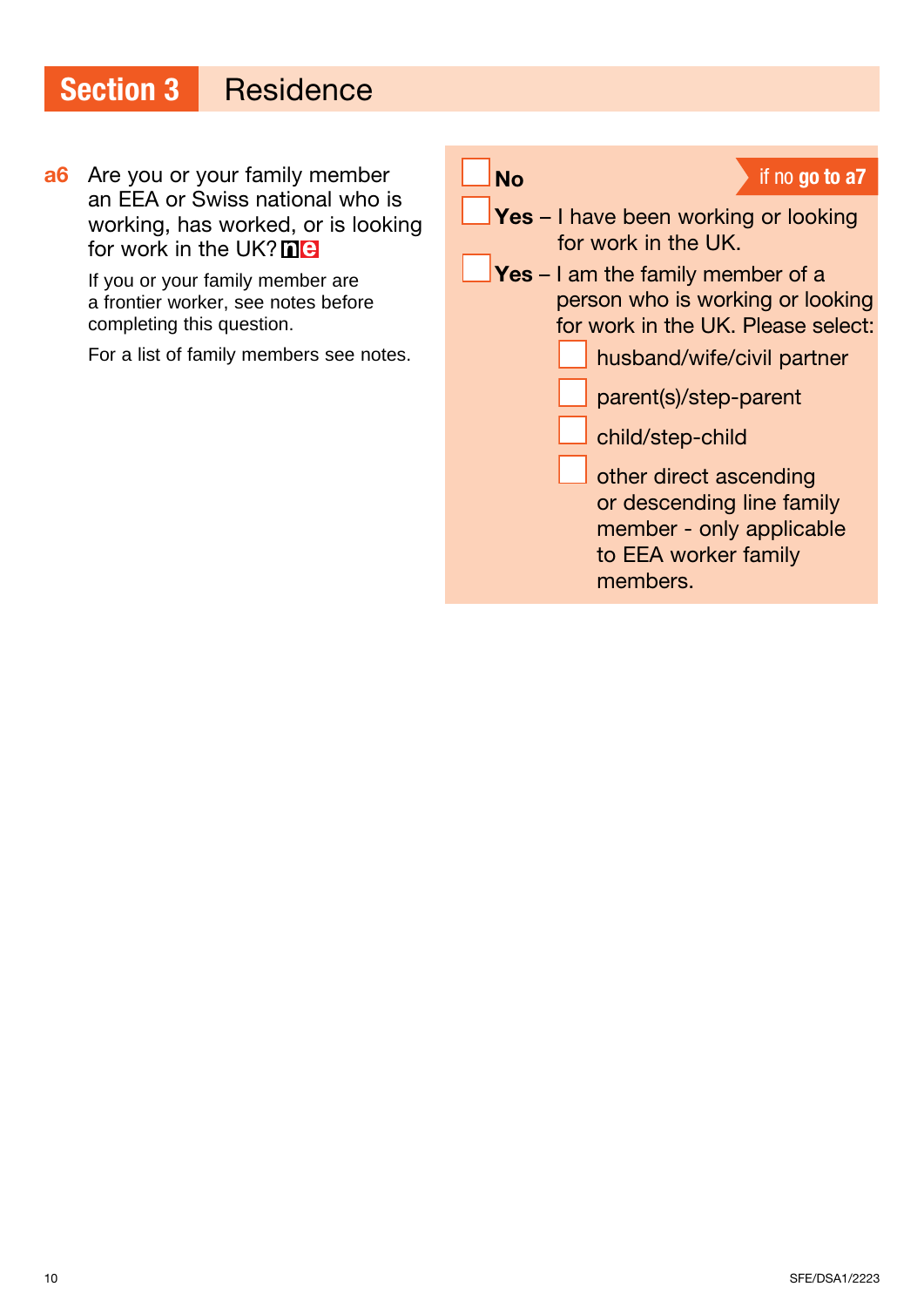#### a6 continued

Have you been resident in the UK, Gibraltar, the EEA and Switzerland for the three years prior to the first day of the first academic year of your course?

 $N<sub>O</sub>$  if no go to a7

Yes - provide details of you/your family member's employment. You should also provide details of your previous study.

If you/your family member are currently working, will you/your family member continue to work during your studies?



No if no go to a7

#### You don't need to provide a share code if:

- •You are an Irish citizen
- •You or your family member has a frontier workers permit

| Provide your:                     |
|-----------------------------------|
| Expiry date of pre-settled status |
| (DDMMYYYY)                        |
|                                   |
| Share code                        |
|                                   |
| now go to b2                      |
| Provide your family member's:     |
| Date of birth (DDMMYYYY)          |
|                                   |
| Expiry date if pre-settled status |
| (DDMMYYYY)                        |
|                                   |
| <b>Share code</b>                 |
|                                   |
| now <b>go to b2</b>               |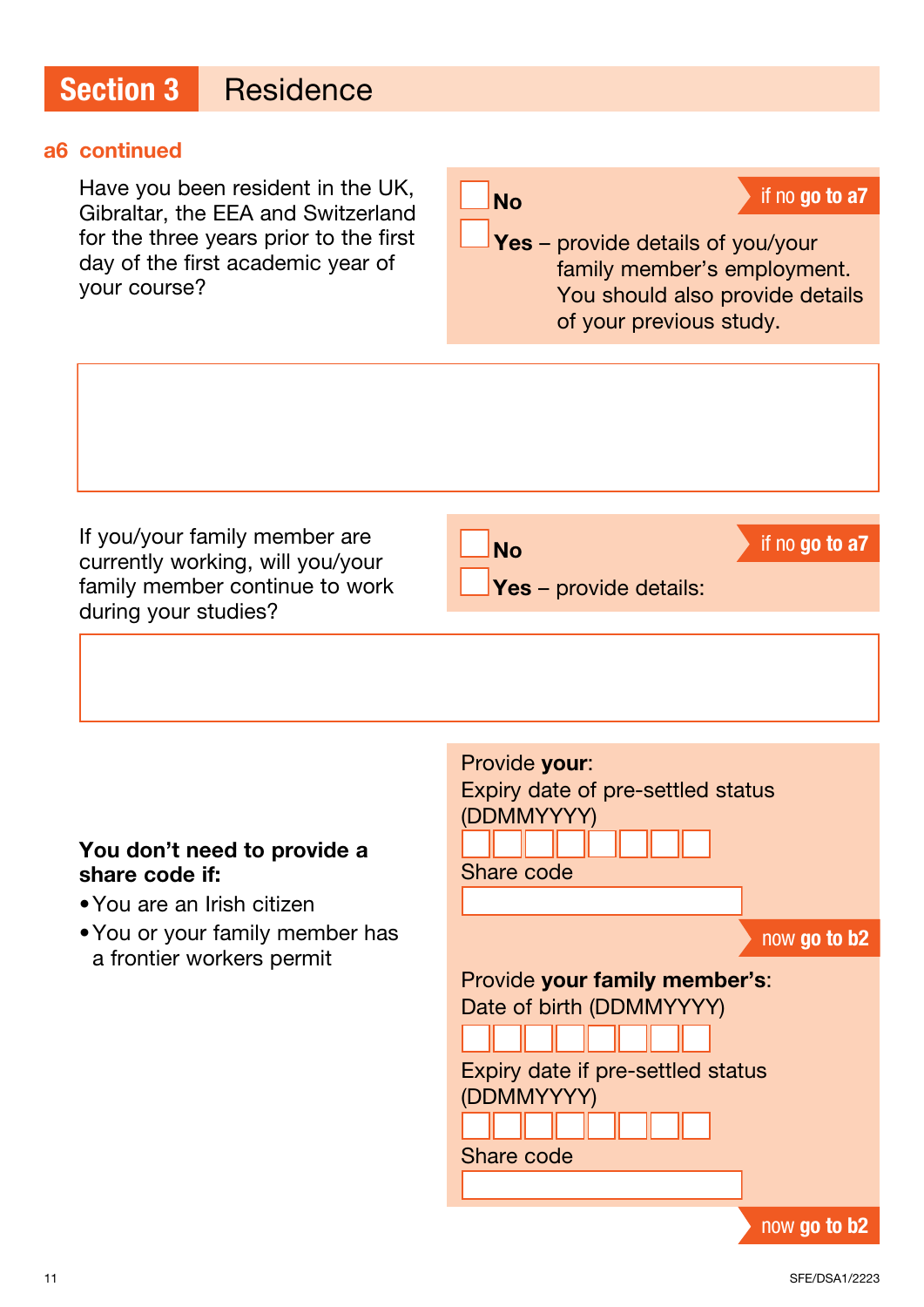a7 Are you the child of a Turkish worker who is working in the UK? **ne** 



**a8** Have you or your family member been granted leave under the Afghan Relocations and Assistance Policy (ARAP) or the Afghan Citizens Resettlement Scheme (ACRS)? **Ne**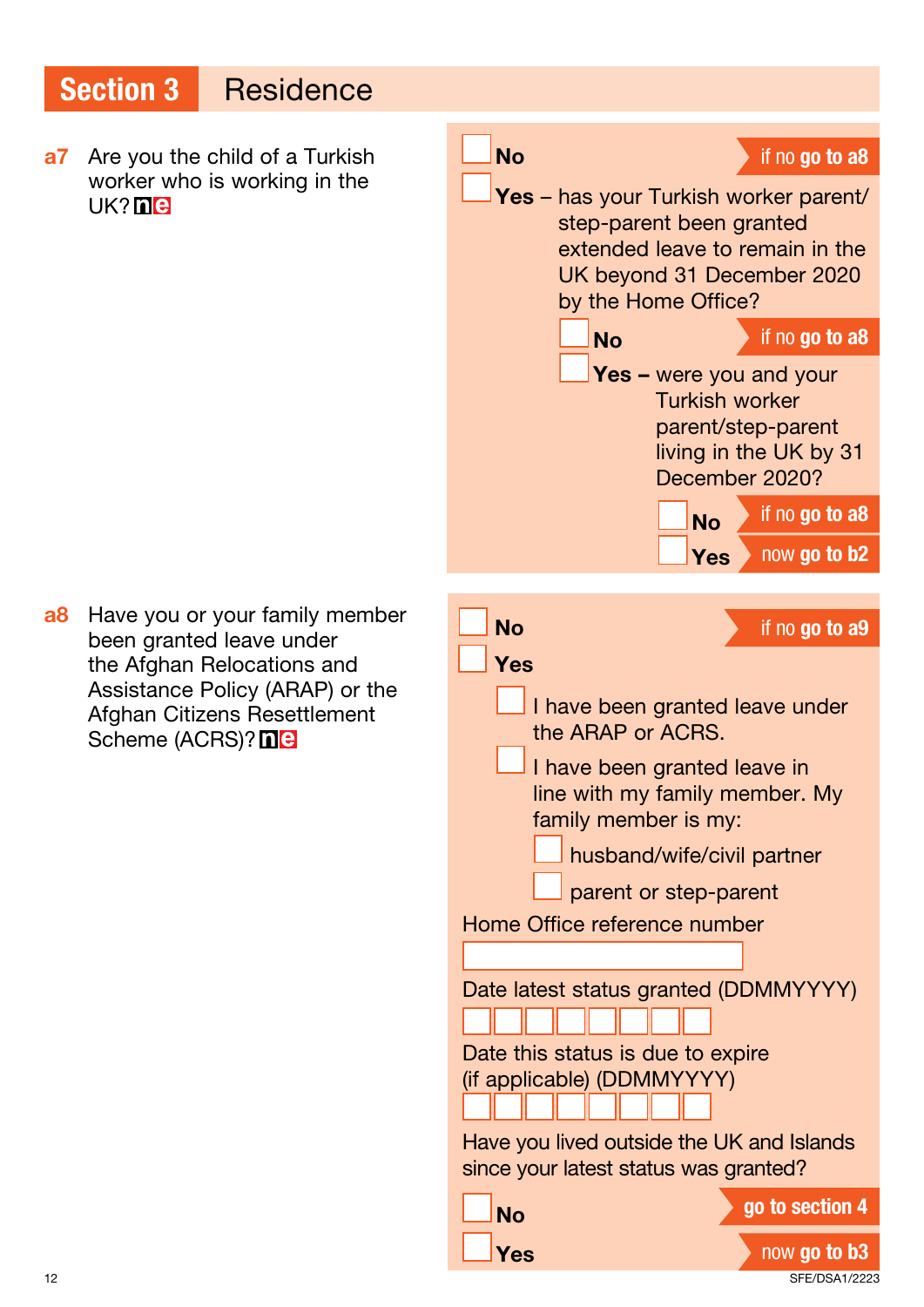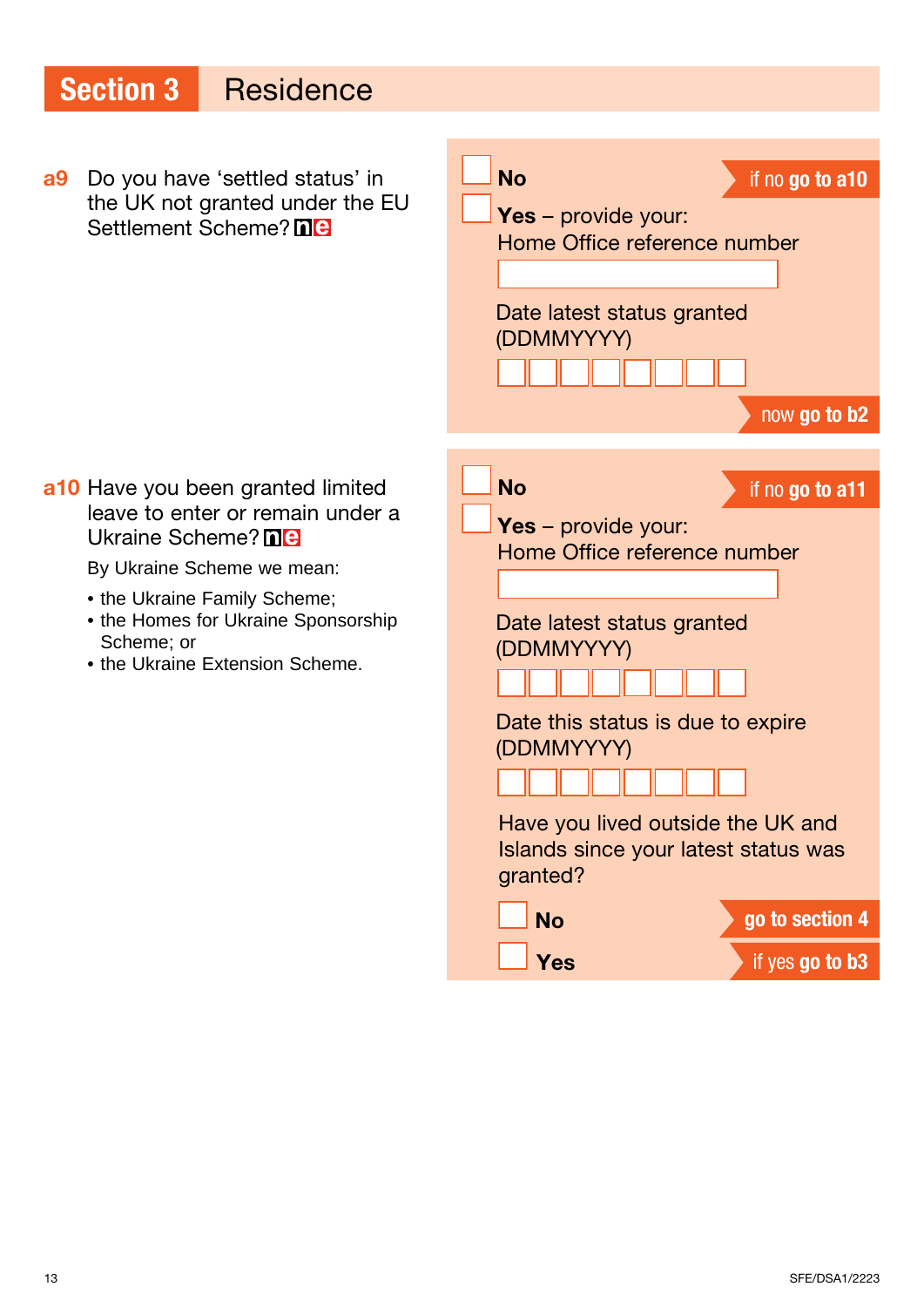#### a11 Have you or your:

- •husband, wife, civil partner; or
- •parent(s), step-parent

been granted refugee status by the UK government? **ne** 

![](_page_13_Picture_5.jpeg)

**Yes** if yes go to b3

a12 Have you or your:

- •husband, wife, civil partner; or
- •parent(s), step-parent

been granted Humanitarian Protection? **ne**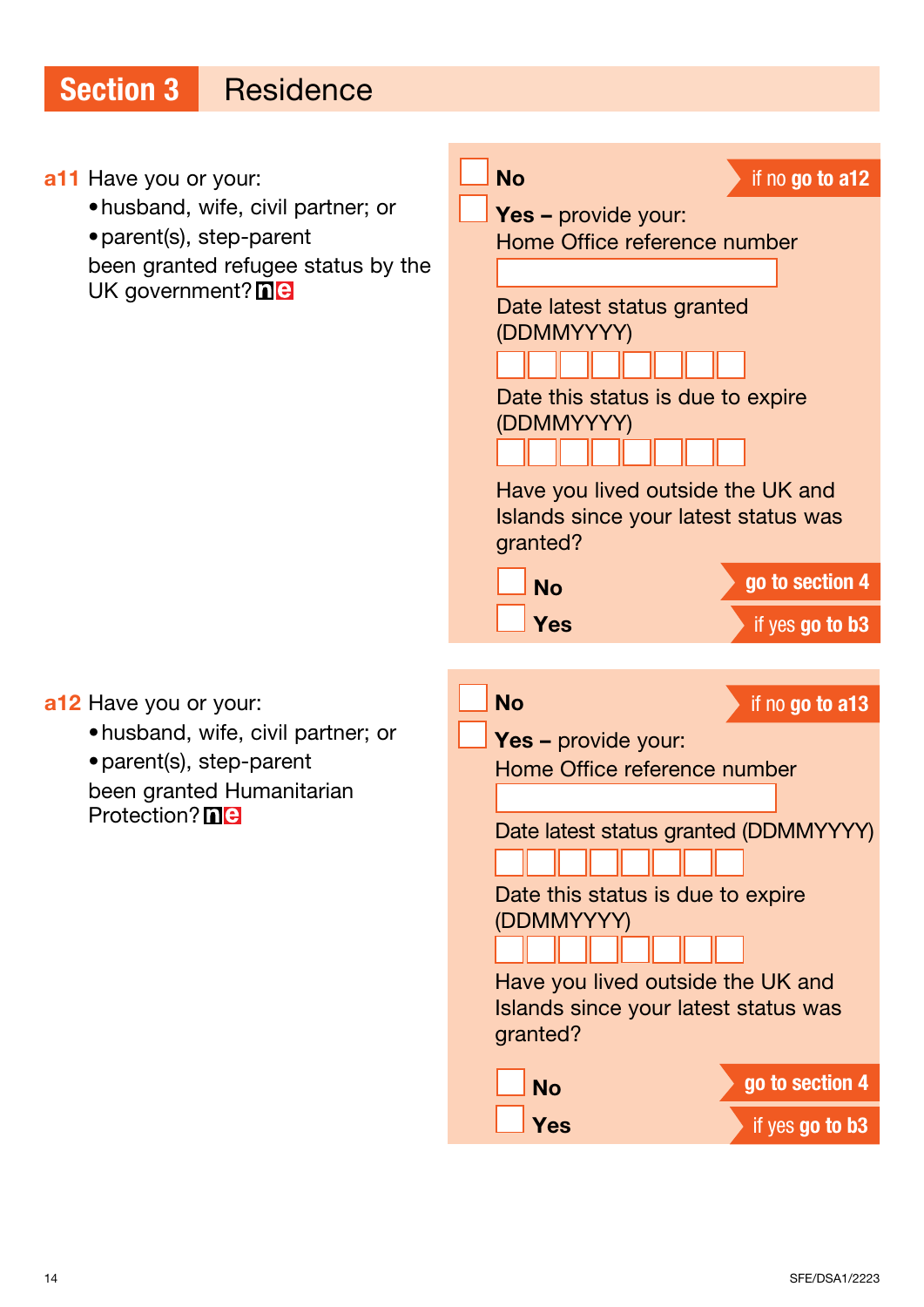a13 Have you or your: •husband, wife, civil partner; or •parent(s), step-parent been granted 'Leave to Remain' as a Stateless Person? **nie** No if no go to a14 Yes – provide your: Home Office reference number Date latest status granted (DDMMYYYY) Date this status is due to expire (DDMMYYYY) Have you lived outside the UK and Islands since your latest status was granted? No go to section 4 **Yes** if yes go to b3 a14 Have you been granted 'Indefinite Leave to Remain' in the UK as the victim of domestic violence or abuse? **ne** No if no go to a15 Yes – provide your: Home Office reference number Date latest status granted (DDMMYYYY)

now go to b3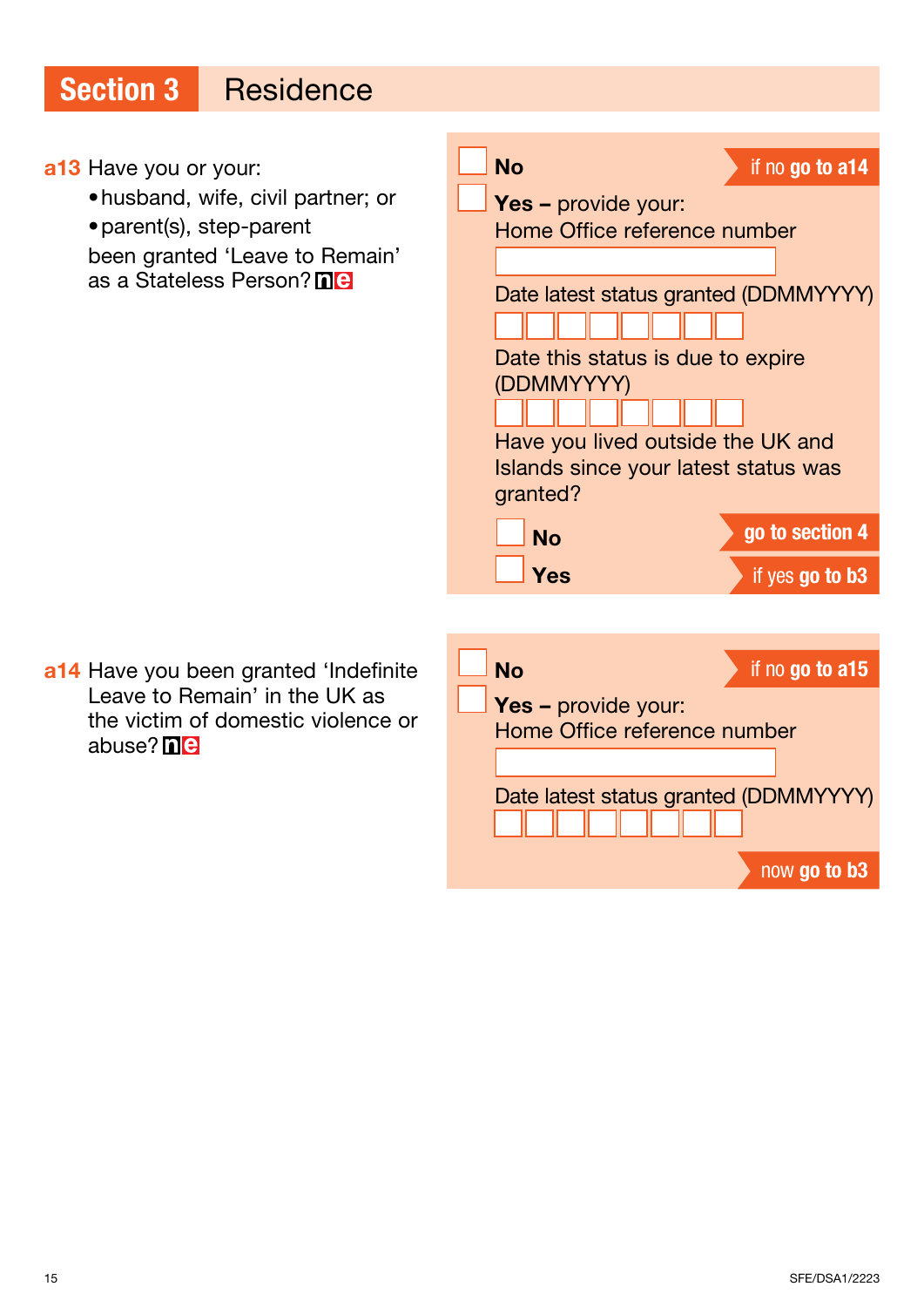a15 Have you been granted 'Leave to Remain' in the UK under section 67 of the Immigration Act 2016, or are you the dependent child of someone who has?  $\overline{\text{n}}$ e

a16 Have you been granted 'Calais leave' in the UK, or are you the dependent child of someone who has?  $\mathbf{he}$ 

![](_page_15_Picture_3.jpeg)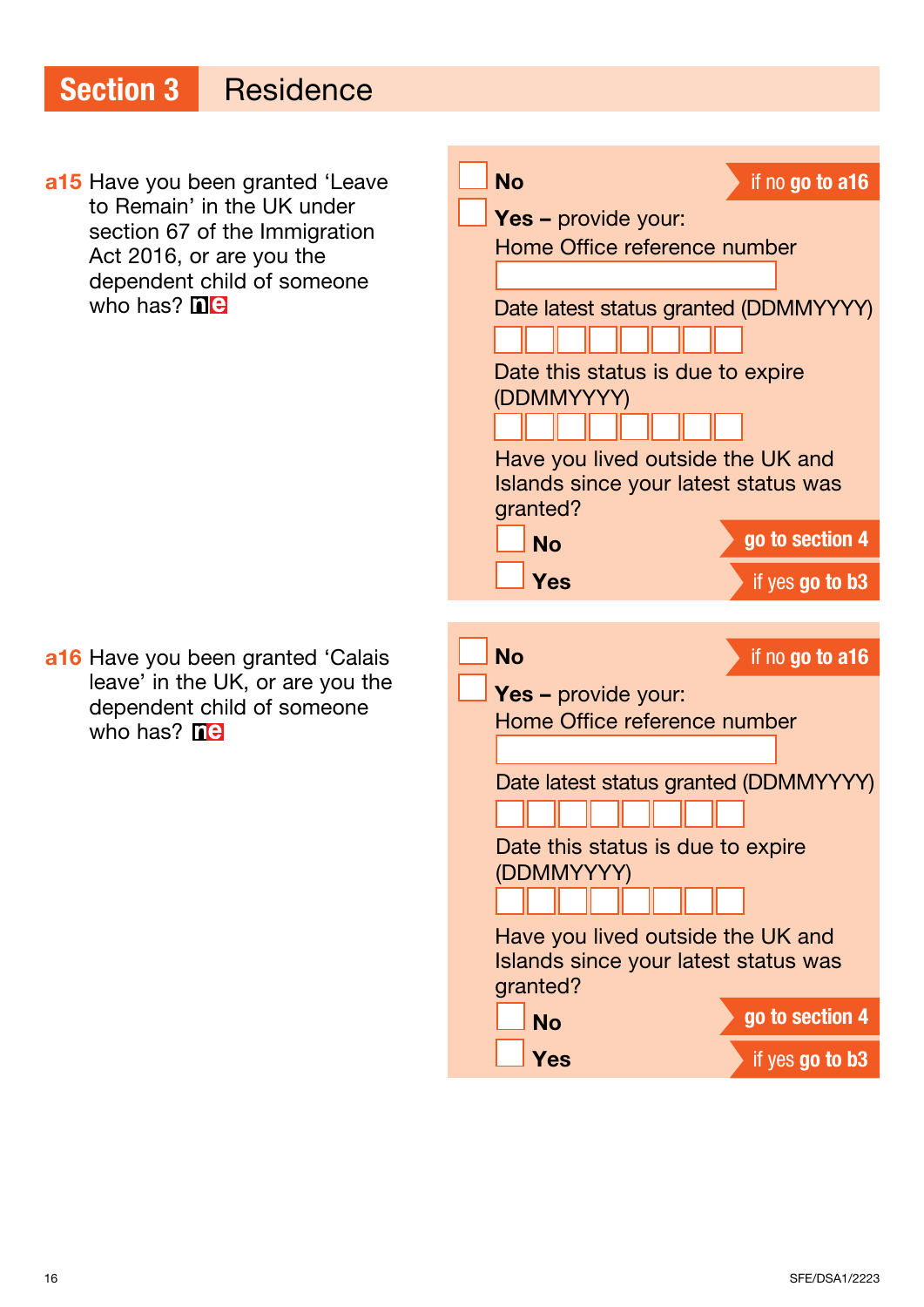a17 Have you been granted 'Indefinite Leave to Remain' as a person who has been a bereaved partner? **ne** 

![](_page_16_Figure_2.jpeg)

academic year of your course will you be under 18 and will you have been living in the UK for seven vears? **ne** 

a18 On the first day of the first

- a19 On the first day of the first academic year of your course will you be over 18 and will you have lived in the UK for at least 20 years, or at least half of your life? **ne** 
	- If you answered 'No' to all the questions in this section may be able to apply for tuition fee only funding, for more information go to [www.gov.uk/studentfinance](http://www.gov.uk/studentfinance)

0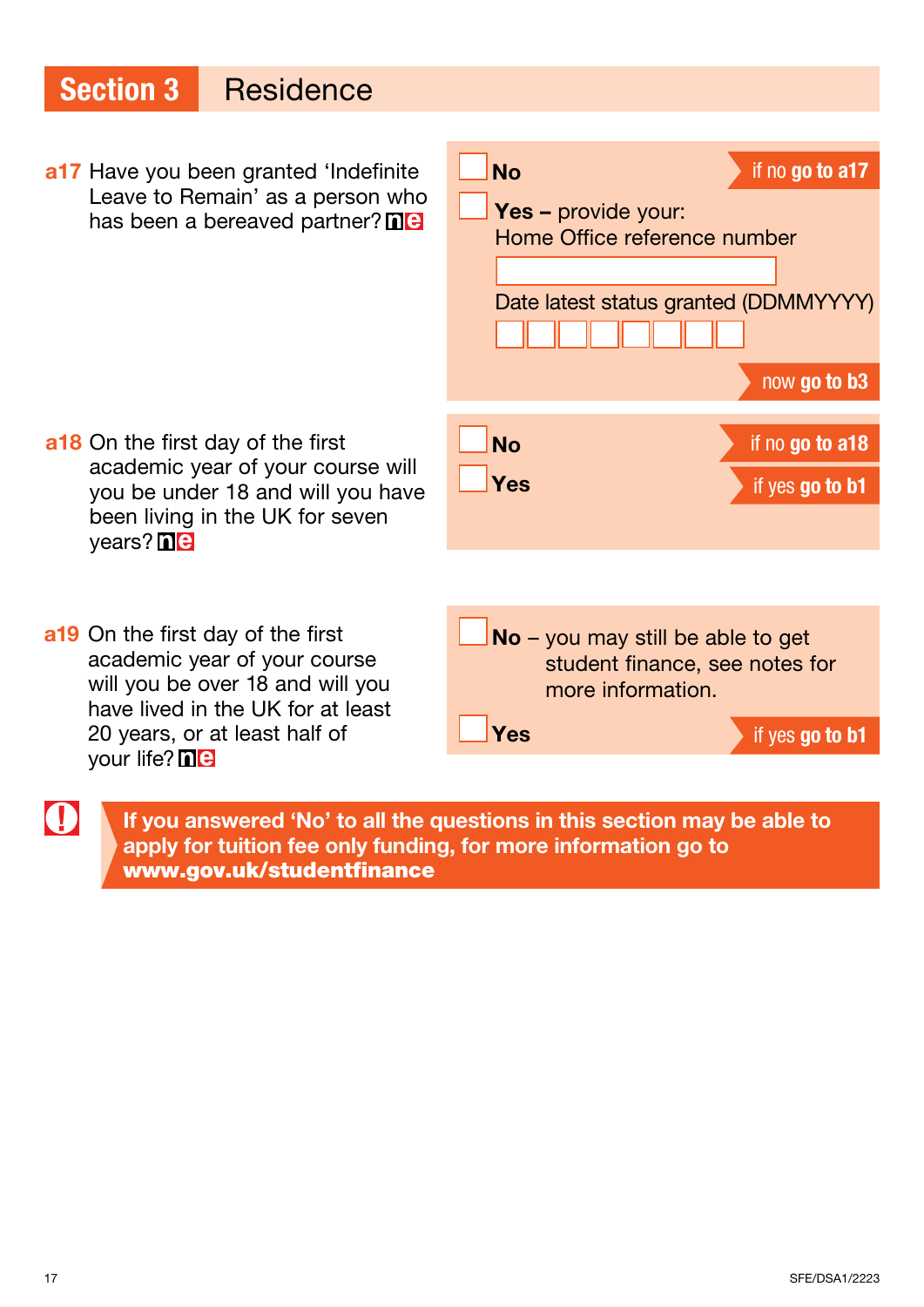- **b1** In the three years prior to the start of the first academic year of your course, did you live outside the UK and Islands at any time?
- **b2** Give details of your residence for the 3 years before the start of the first academic year of your course. There should be no gaps in the dates you give us. D If you need more space for

additional addresses, give the details above on the additional notes at the back of this form.

| No         | if no go to b4  |
|------------|-----------------|
| $\Box$ Yes | if yes go to b2 |

| <b>Full address</b> |
|---------------------|
|                     |
|                     |
|                     |
| From<br>(DDMMYYYY)  |
| To (DDMMYYYY)       |
| Why were you there? |
|                     |
|                     |
|                     |
| <b>Full address</b> |
|                     |
|                     |

| From                |  |  |
|---------------------|--|--|
| (DDMMYYYY)          |  |  |
| To (DDMMYYYY)       |  |  |
| Why were you there? |  |  |
|                     |  |  |
|                     |  |  |
|                     |  |  |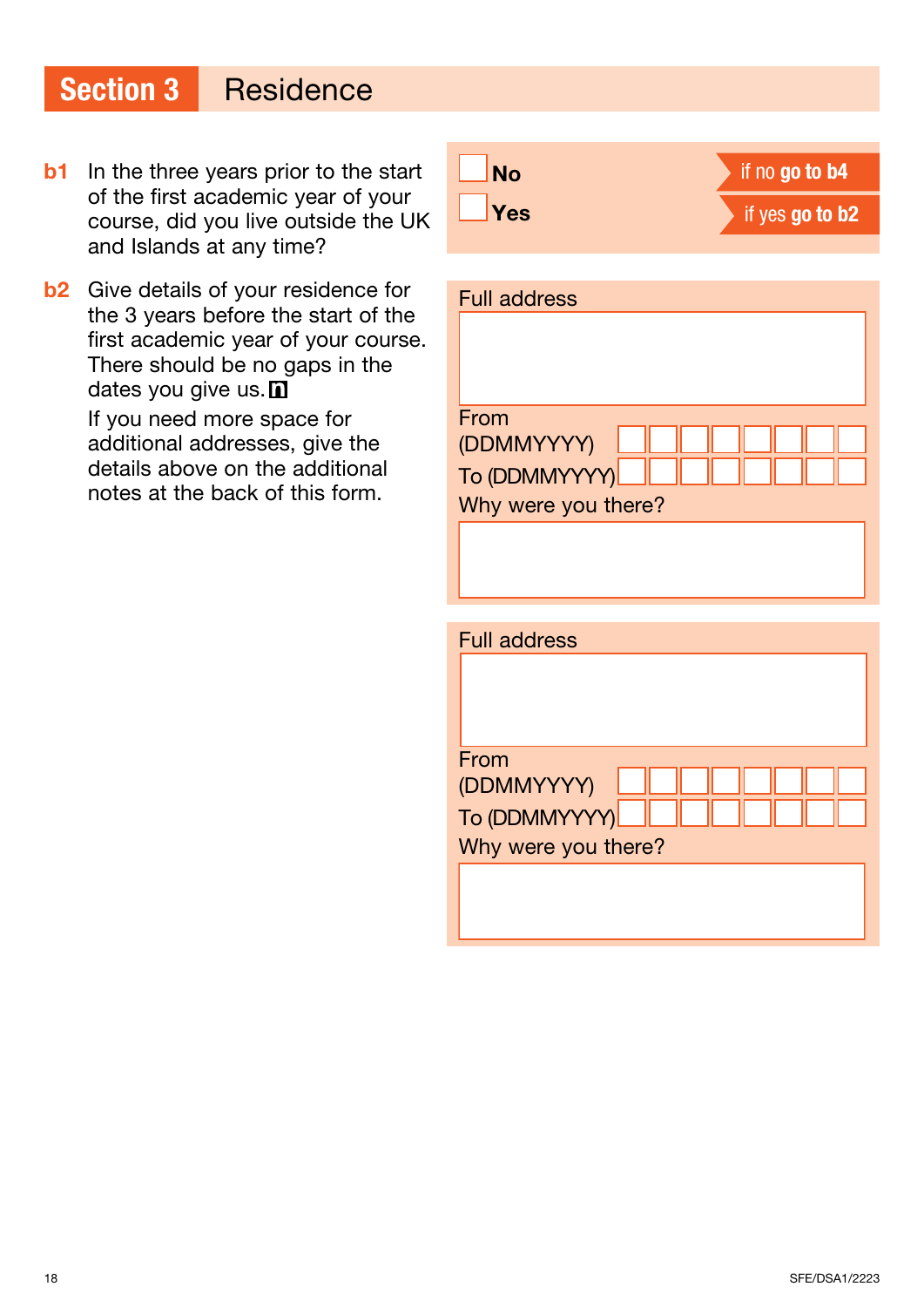### **b2** continued

| <b>Full address</b>                                        |
|------------------------------------------------------------|
| From<br>(DDMMYYYY)<br>To (DDMMYYYY)<br>Why were you there? |
|                                                            |

| <b>Full address</b> |  |  |  |
|---------------------|--|--|--|
|                     |  |  |  |
|                     |  |  |  |
|                     |  |  |  |
| From                |  |  |  |
| (DDMMYYYY)          |  |  |  |
| To (DDMMYYYY)       |  |  |  |
| Why were you there? |  |  |  |
|                     |  |  |  |
|                     |  |  |  |
|                     |  |  |  |

| <b>Full address</b> |              |
|---------------------|--------------|
|                     |              |
|                     |              |
|                     |              |
| From                |              |
| (DDMMYYYY)          |              |
| To (DDMMYYYY)       |              |
| Why were you there? |              |
|                     |              |
|                     |              |
|                     |              |
|                     | now go to b4 |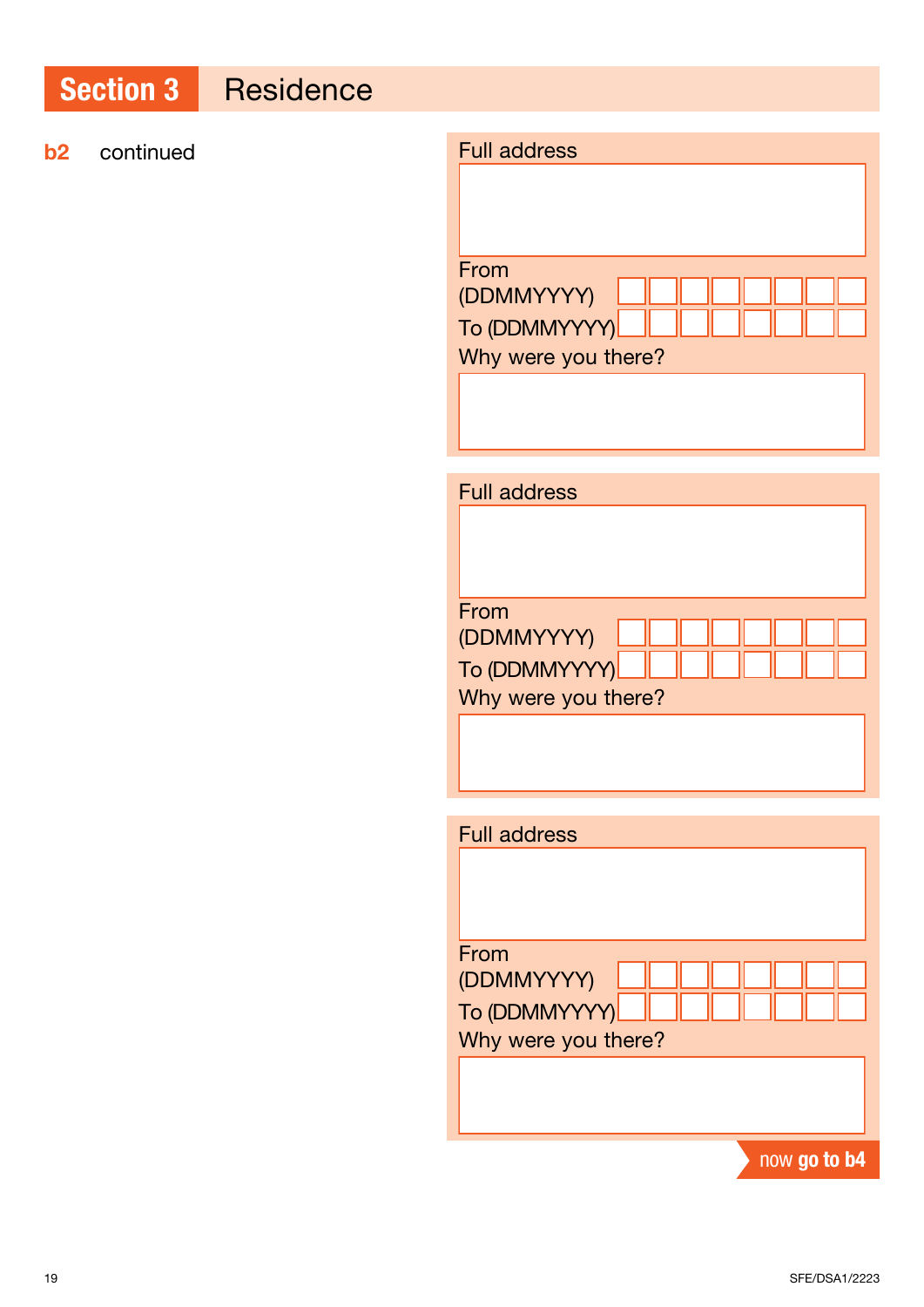**b3** Give details of your residency from the date you received your last status from the Home Office to the first day of the first academic year of your course. n

> If you need more space for additional addresses, give the details above on the additional notes at the back of this form.

If you have:

- •'Leave to Enter or Remain' under the ARAP or ACRS, or are a family member with leave in line or
- •'Indefinite Leave to Remain' as the victim of domestic violence or abuse

or

- •'Indefinite Leave to Remain' as a person who has been a bereaved partner
- •Leave to enter or remain under a Ukraine Scheme

only provide address history from when you received the status You only need to provide up to a maximum of 3 years information.

| <b>Full address</b> |
|---------------------|
|                     |
| From                |
| (DDMMYYYY)          |
| To (DDMMYYYY)       |
| Why were you there? |
|                     |
|                     |

| <b>Full address</b> |  |
|---------------------|--|
|                     |  |
|                     |  |
|                     |  |
| From                |  |
| (DDMMYYYY)          |  |
| To (DDMMYYYY)       |  |
| Why were you there? |  |
|                     |  |
|                     |  |
|                     |  |

| <b>Full address</b> |              |
|---------------------|--------------|
|                     |              |
|                     |              |
|                     |              |
| From                |              |
| (DDMMYYYY)          |              |
| To (DDMMYYYY)       |              |
| Why were you there? |              |
|                     |              |
|                     |              |
|                     |              |
|                     | now go to b4 |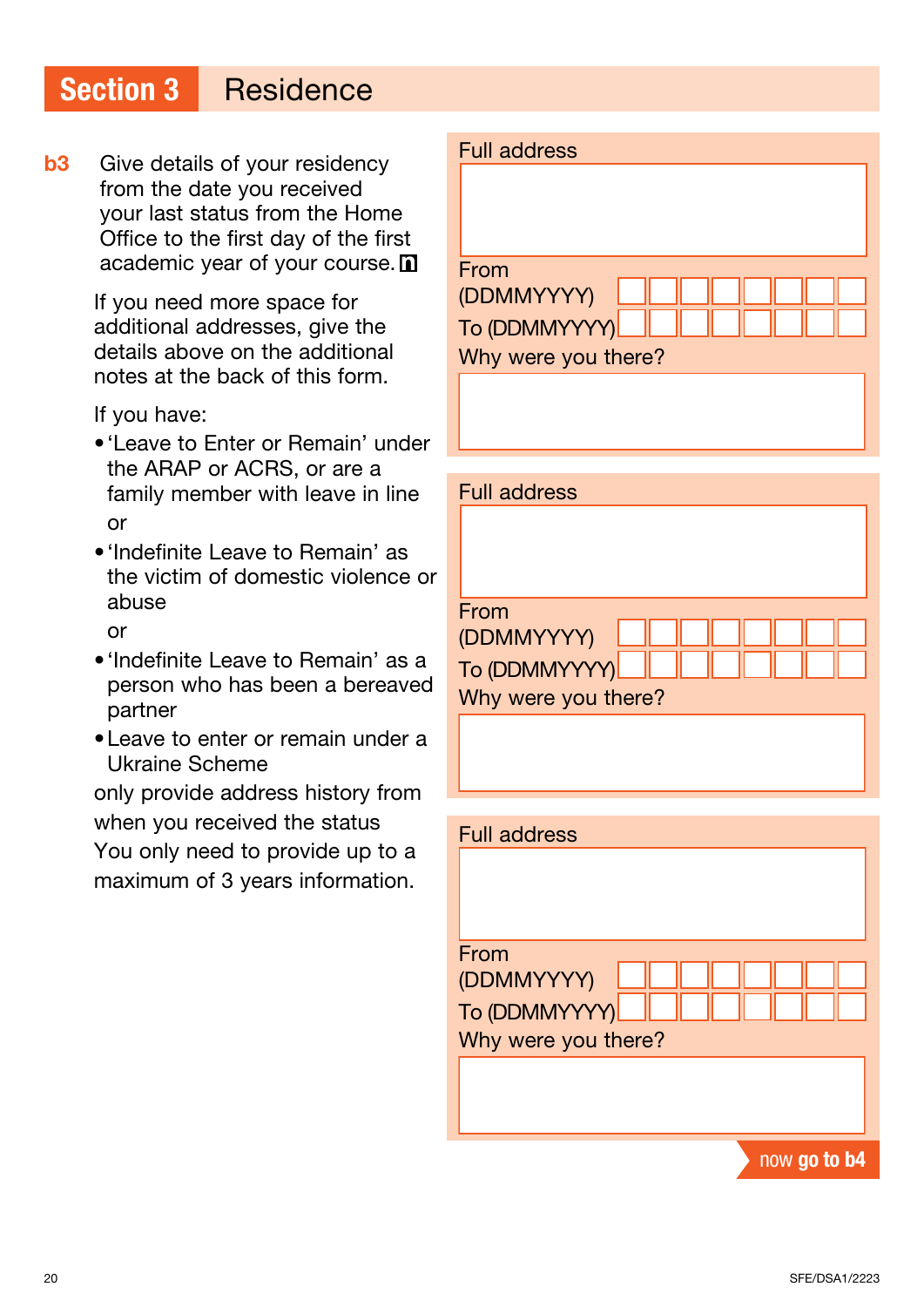- **b4** At any time since 1 September 2019 has:
	- •either of your parents, stepparents, guardians; or

•your husband, wife, civil partner lived or worked outside the UK and Islands or, in the case of an EEA or Swiss national, outside of the UK, Gibraltar, EEA or Switzerland?

If you need more space for additional addresses, give the details above on the additional notes at the back of this form.

| <b>No</b>                                                  | go to section 4           |
|------------------------------------------------------------|---------------------------|
| Yes                                                        | if yes give details below |
| <b>Full address</b>                                        |                           |
| From<br>(DDMMYYYY)<br>To (DDMMYYYY)<br>Why were you there? |                           |
|                                                            |                           |

| <b>Full address</b> |  |
|---------------------|--|
|                     |  |
|                     |  |
|                     |  |
| From                |  |
| (DDMMYYYY)          |  |
| To (DDMMYYYY)       |  |
| Why were you there? |  |
|                     |  |
|                     |  |
|                     |  |

| <b>Full address</b> |
|---------------------|
|                     |
|                     |
|                     |
| From                |
| (DDMMYYYY)          |
| To (DDMMYYYY)       |
| Why were you there? |
|                     |
|                     |
|                     |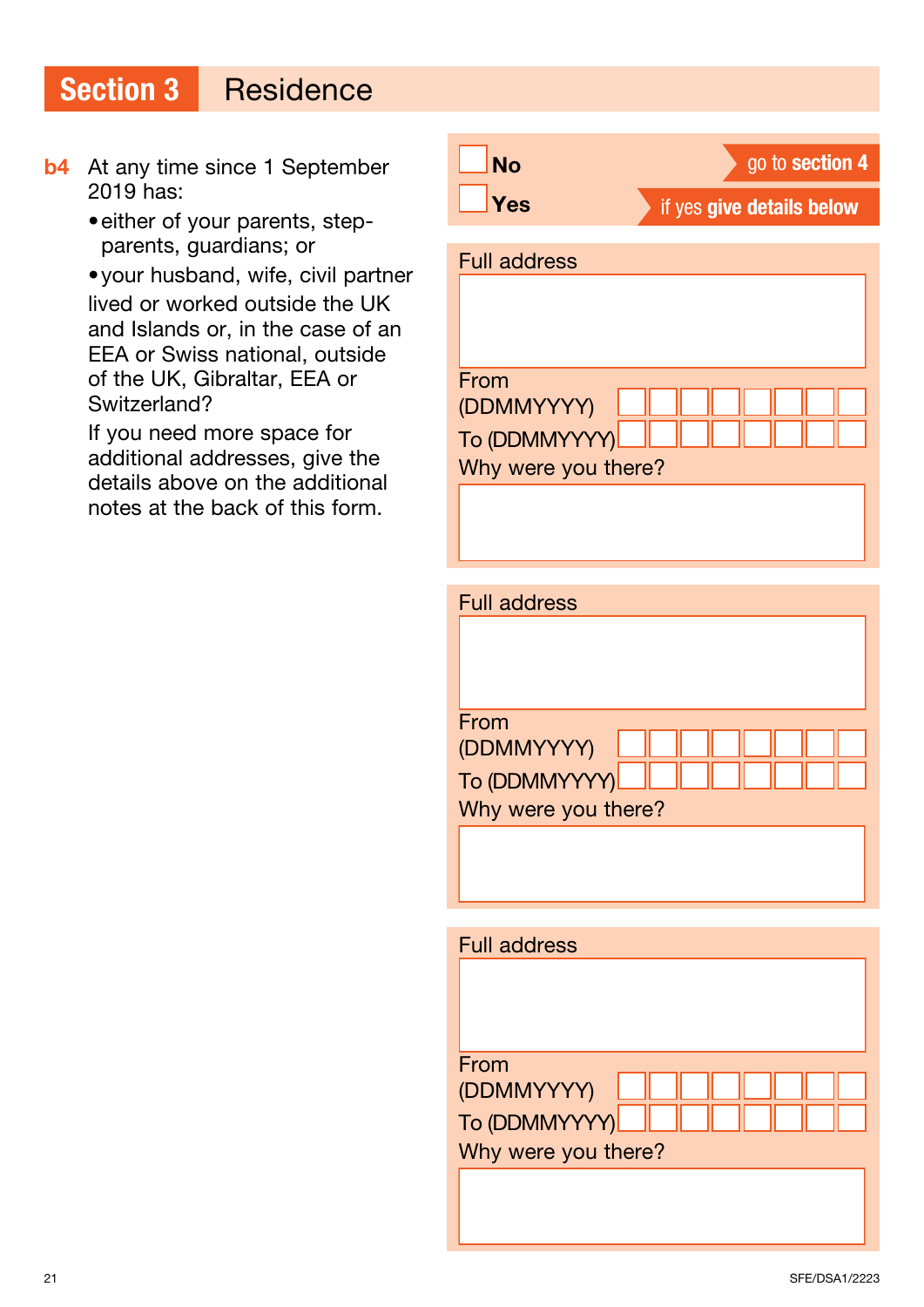#### In this section, please give details of your first choice university or college and course.

#### University or college details

**a** University or college name and address

| Postcode |  |  |
|----------|--|--|

#### Course details

**b** Course name **n** 

If you are following a combined studies or modular course, list all subjects being studied.

Qualification you expect to gain (for example BSc Physics) Course start date (MMYYYY)

Course end date (MMYYYY)

Course length (years)  $\blacksquare$ 

Year of course

If the course is franchised to another university or college, give the address of the other university or college.

| Third year<br><b>Foundation year</b> |  |
|--------------------------------------|--|
| Fourth year<br>First year            |  |
| Second year                          |  |
| Other (give details)                 |  |
|                                      |  |
|                                      |  |
|                                      |  |
|                                      |  |
|                                      |  |
|                                      |  |
| Postcode                             |  |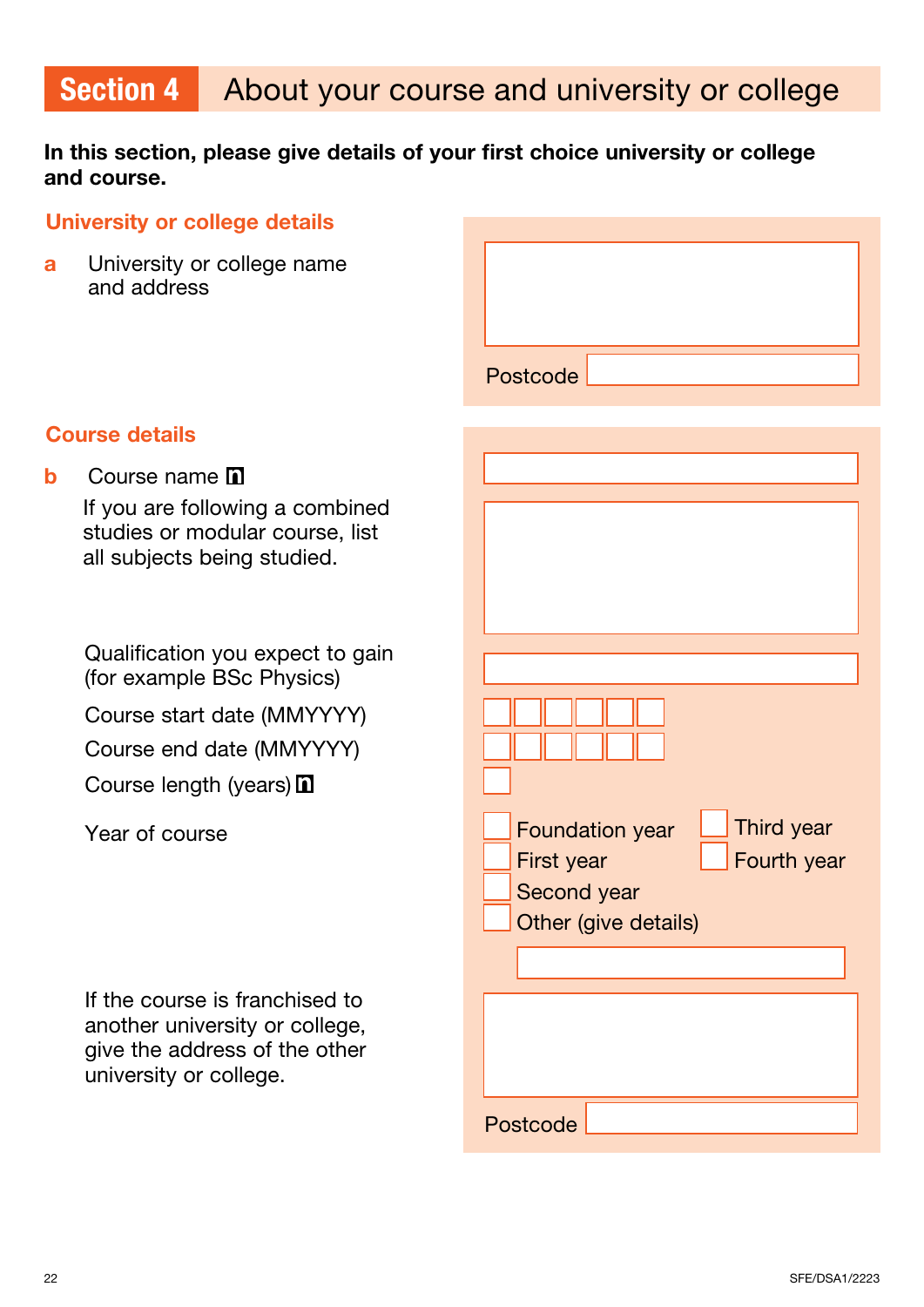# Section 4 About your course and university or college

#### Term details

c Where will you spend most of your time this academic year?  $\square$ 

| Term 1                                                                        |  |  |
|-------------------------------------------------------------------------------|--|--|
| <b>University or college</b>                                                  |  |  |
| Study abroad                                                                  |  |  |
| <b>Work placement</b>                                                         |  |  |
| Term 2                                                                        |  |  |
| University or college                                                         |  |  |
| <b>Study abroad</b>                                                           |  |  |
| <b>Work placement</b>                                                         |  |  |
| Term 3                                                                        |  |  |
| University or college                                                         |  |  |
| Study abroad                                                                  |  |  |
| <b>Work placement</b>                                                         |  |  |
| if you have ticked "University or<br>college" for all 3 terms go to section 5 |  |  |
|                                                                               |  |  |
|                                                                               |  |  |
|                                                                               |  |  |
| if 'Yes' or you'll be studying<br>Yes<br>Nο                                   |  |  |

abroad go to section 5

d Will you be undertaking a placement as part of the Erasmus+ exchange programme or Turing Scheme?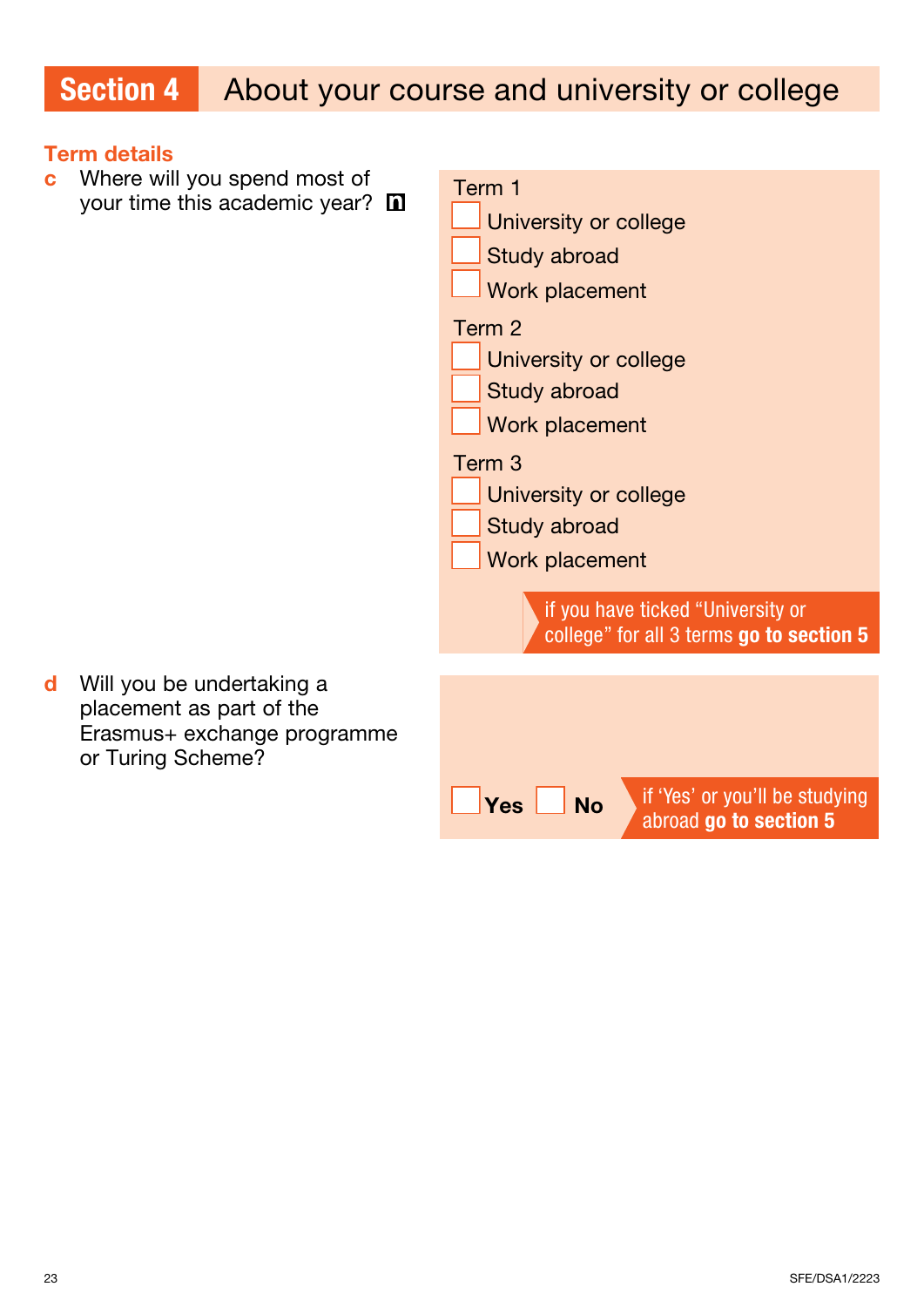# Section 4 About your course and university or college

#### Placement details

e Where will your placement be? Placement name and address if known  $\mathbf{\Omega}$ 

Is the placement paid or unpaid?

**BIf 'unpaid' please tick which type** 

| UK<br>Don't know<br><b>Abroad</b>                                                                                                                                                                                                                                                                                                                   |
|-----------------------------------------------------------------------------------------------------------------------------------------------------------------------------------------------------------------------------------------------------------------------------------------------------------------------------------------------------|
|                                                                                                                                                                                                                                                                                                                                                     |
|                                                                                                                                                                                                                                                                                                                                                     |
| Postcode                                                                                                                                                                                                                                                                                                                                            |
| Paid<br>$\Box$ Unpaid                                                                                                                                                                                                                                                                                                                               |
| a hospital, Public Health Service<br>Laboratory or with a Clinical<br>Commissioning group in the UK;                                                                                                                                                                                                                                                |
| a Special Health Authority,<br>the National Health Service<br><b>Commissioning Board, the National</b><br><b>Institute for Health and Care</b><br><b>Excellence, the Health and Social</b><br><b>Care Information Centre, Local Health</b><br>Board, Health Board, Special Health<br><b>Board or Health and Social Services</b><br>Board in the UK; |
| a Local Authority carrying out its<br>duties relating to health, welfare<br>or caring for children and young<br>people, a voluntary organisation<br>providing facilities or carrying out<br>similar activities or a Local Authority<br>acting in the exercise of public<br>health functions in the UK;                                              |
| the prison or probation sector or<br>after-care services in the UK;                                                                                                                                                                                                                                                                                 |
| unpaid research in a UK or<br>overseas institution;                                                                                                                                                                                                                                                                                                 |
| an unpaid placement in the<br><b>Houses of Parliament;</b>                                                                                                                                                                                                                                                                                          |
| an unpaid placement that is not listed<br>above.                                                                                                                                                                                                                                                                                                    |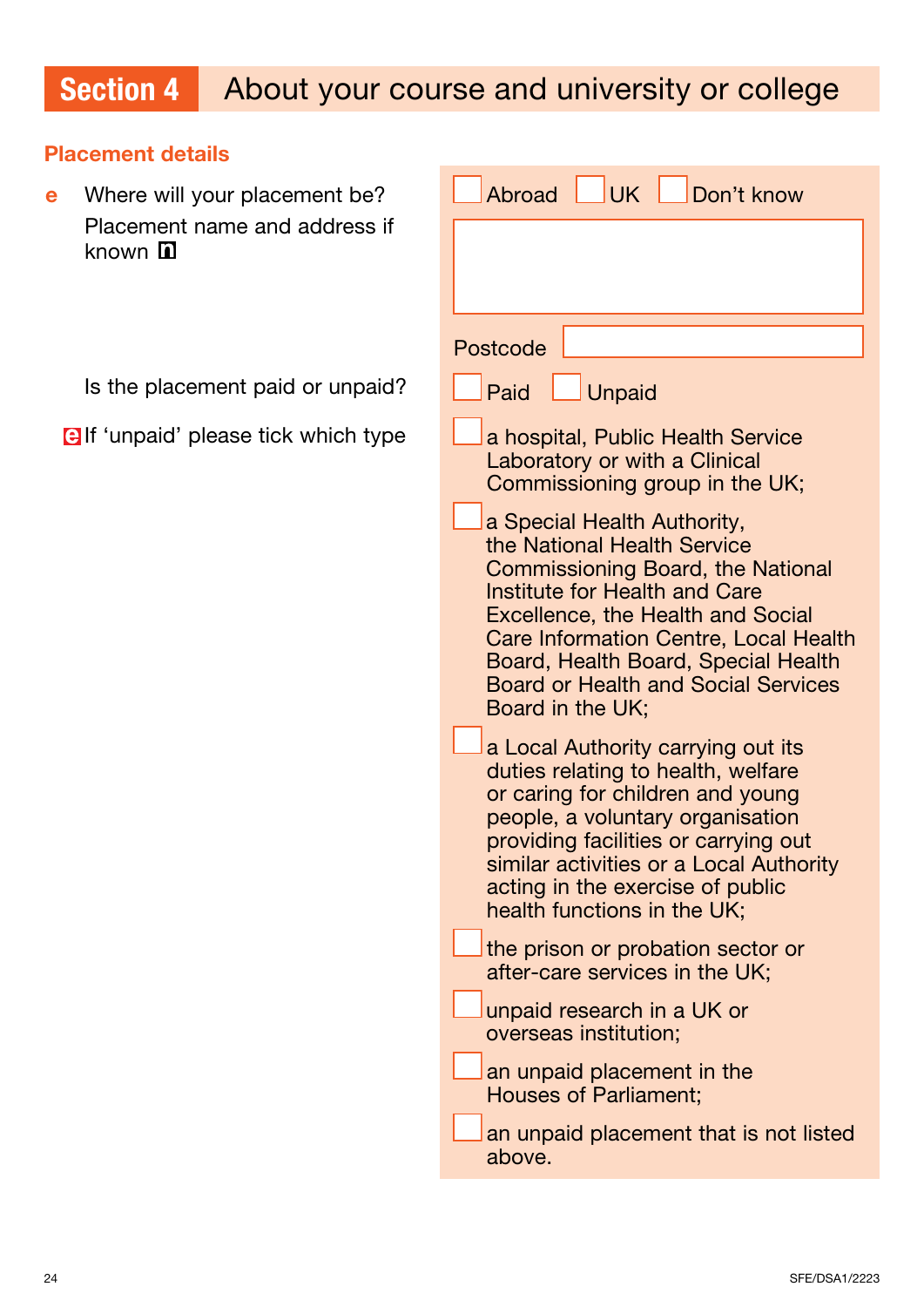# Section 5 Your university or college

#### Please ask your university or college to complete this section.

If you do not want to tell your university or college about your disability, mental health condition or specific learning difficulty, please read section 5 of the notes for further instructions and then go to section 6.  $\blacksquare$ 

#### To be completed by the student's university or college.

#### Instructions for university or college

Complete this section for all students, unless they are on a full-time undergraduate course and are applying for other finance.

Complete the SLC or UCAS university or college code.

Tick the box that applies to the student.

Complete the university or college declaration.

To find out how we'll use the information you provide go to [www.gov.uk/studentfinance](http://www.gov.uk/studentfinance) to read our Privacy Notice before completing this form.

SLC or UCAS university or college code

#### Part-time undergraduate students

I confirm to the best of my knowledge and belief that:

- the student named in section 1 is studying or applying for the course named in section 4;
- the student started their course before 1 September 2012 and plans to complete the course at an average rate of study of at least 50% of that needed to complete the course, or
- the student started their course on or after 1 September 2012 and plans to complete the course at an average rate of study of at least 25% of that needed to complete the course, or an equivalent course, on a full-time basis; and
- •the student's rate of study in % of the equivalent full-time course is

 $\frac{0}{0}$ 

Full-time undergraduate students, (who are not applying for other finance) and full-time undergraduate distance learning students.

I confirm to the best of my knowledge and belief that:

- the student named in section 1 is studying or applying for the course named in section 4; and
- •the student named in section 1 plans to complete the course on a full-time basis either attending their course or by distance learning methods.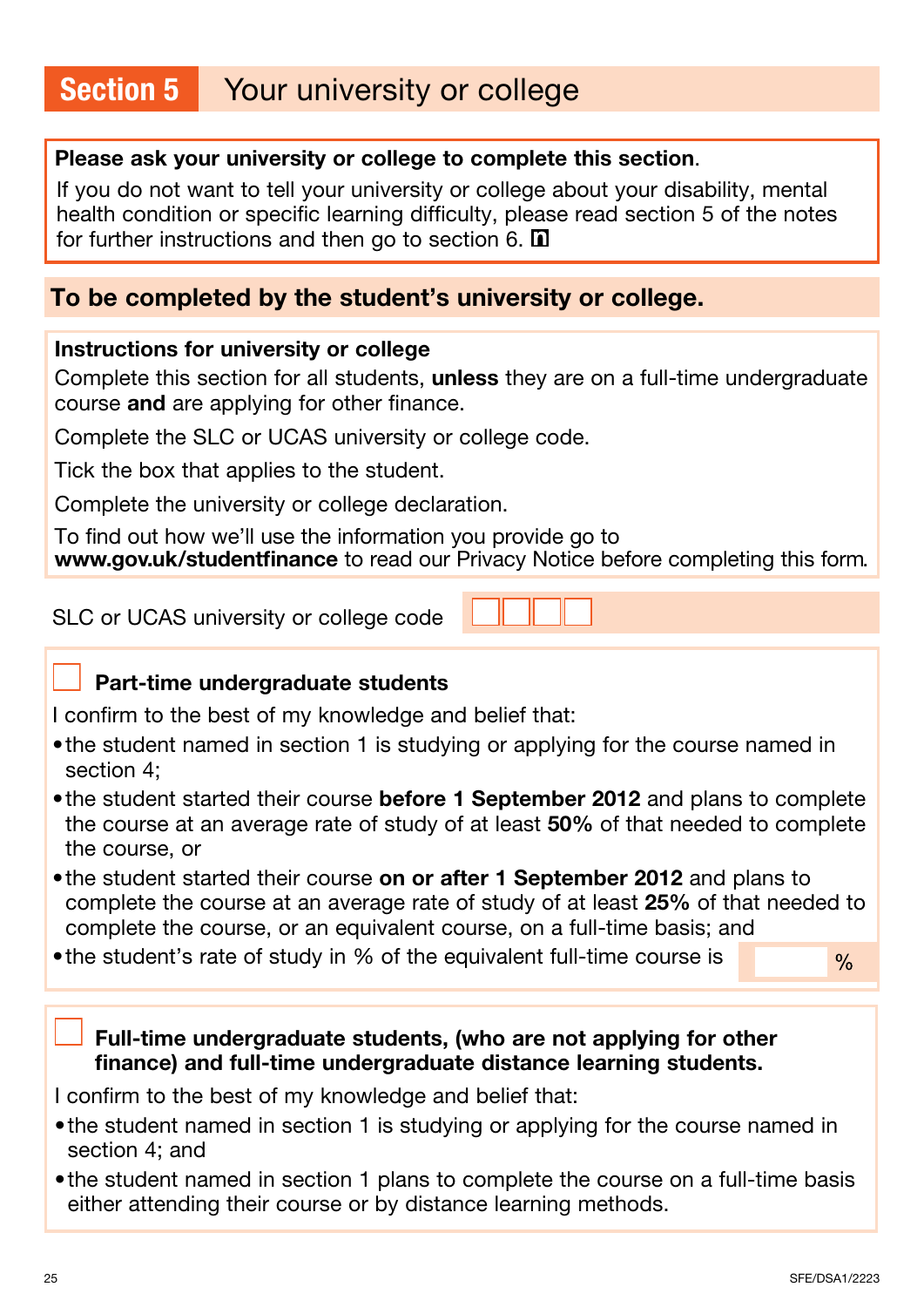### Section 5 Your university or college

#### **Part-time postgraduate students**

I confirm to the best of my knowledge and belief that:

- the student named in section 1 is studying or applying for a part-time postgraduate course; and
- the student started their course before 1 September 2012 which will not take more than twice as long to complete as an equivalent full-time course; or
- the student started their course on or after the 1 September 2012 which will not take more than four times as long to complete as an equivalent full-time course.
- the student's rate of study in % of the equivalent full-time course is

 $\frac{0}{0}$ 

#### **Full-time postgraduate students**

I confirm to the best of my knowledge and belief that:

- the student named in section 1 is studying or applying for the course named in section 4;
- this course has usual entry qualification of a first degree or higher; and
- the student will not receive an award from their institution (not including any payment from the institution's hardship fund) to meet the extra course-related costs they have to pay because of their disability.

#### University or college declaration

Your full name (in BLOCK CAPITALS)

Your signature

Position

Your phone number (including area code)

Your email address

Date (DDMMYYYY)

| University or College stamp |
|-----------------------------|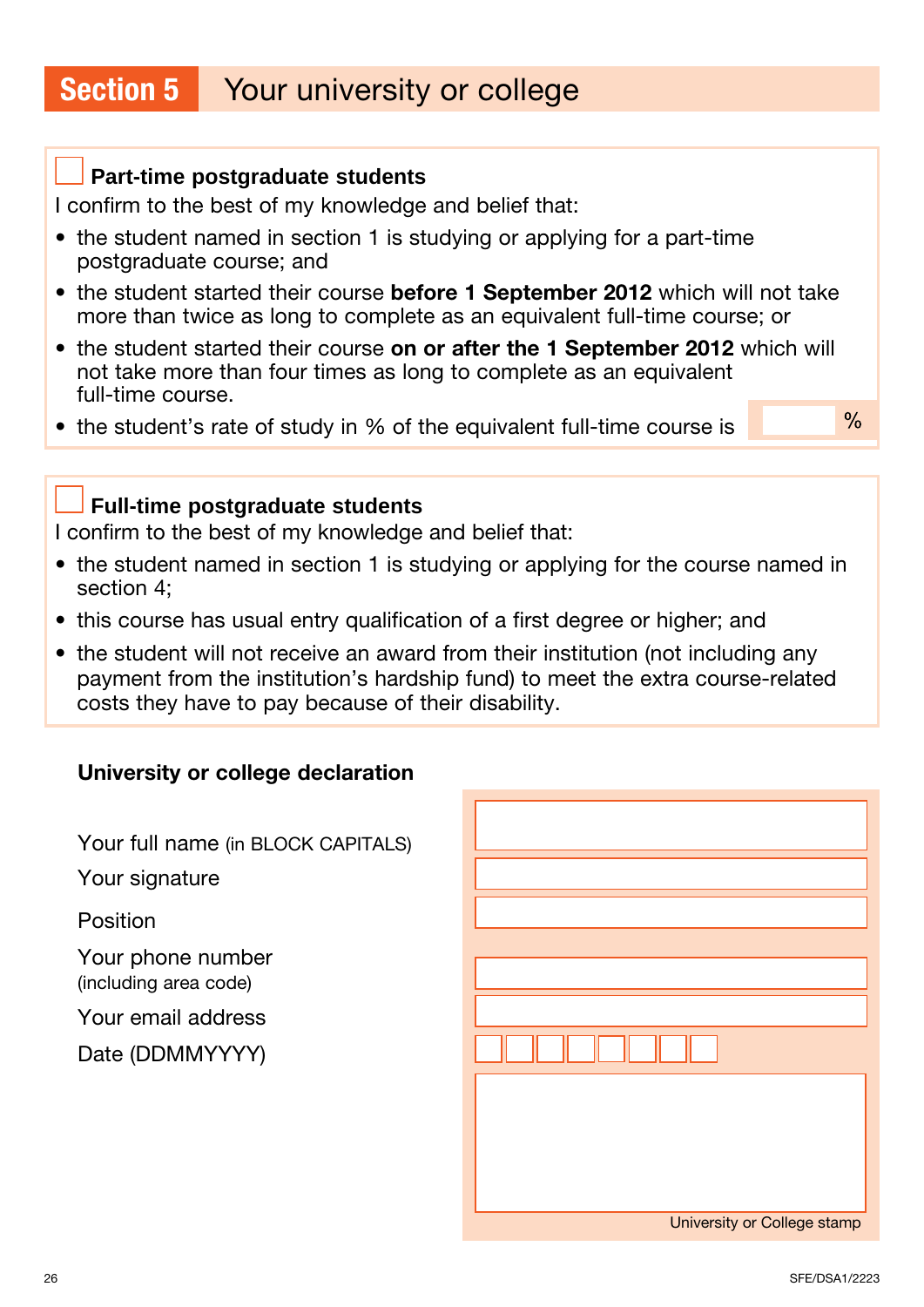## Section 6 Your disability

#### DSA information and evidence

a Please give the name or diagnosis and provide photocopied evidence of your disability. See the notes for what evidence you need to send. You can also download and complete the Disability Evidence form from [www.gov.uk/studentfinance](http://www.gov.uk/studentfinance)

 Your evidence must confirm that you meet the definition of a person who has a disability under the Equality Act 2010. **net** 

 $\mathbf 0$ Keep all original medical evidence - you may need this later.

If you require further space to provide your answer, please give the details requested above on the Additional notes section at the back of this form.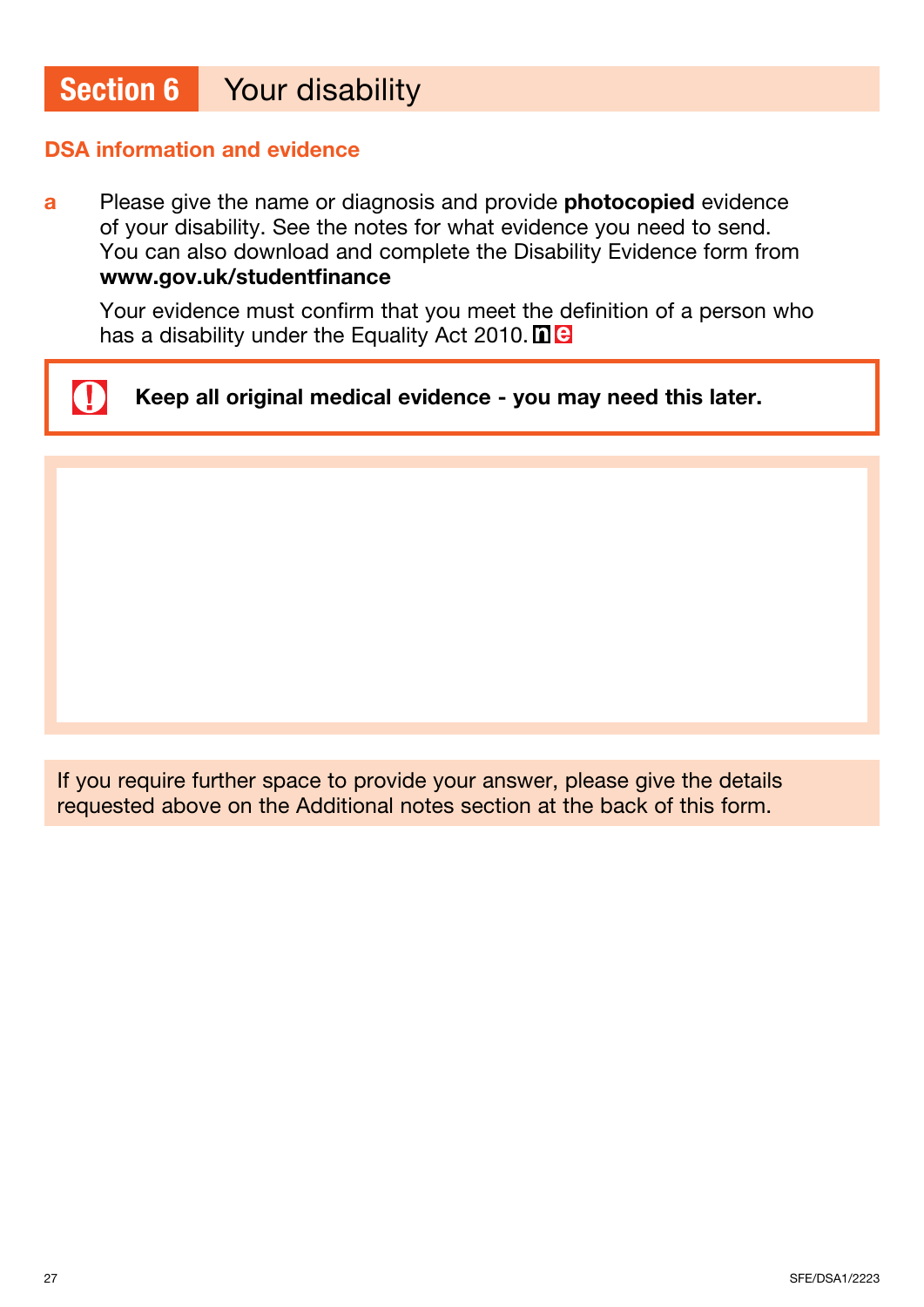### Section 6 Your disability

#### **Consent to share DSA**

 $\mathbf 0$ 

Please mark the boxes below to give consent to the following DSA arrangements.This will allow us to make sure you get the help you need by exchanging information with the necessary organisations. If you do not give consent it may delay any support you need. You have the right to withdraw your consent to us processing your personal information in relation to this application form. To withdraw your consent, please contact us.

I agree that Student Finance England and the disability service at my university or college may exchange information about my application for DSA where this is necessary to make sure I get the help I need.

I agree that Student Finance England and my DSA Needs Assessor may exchange information about my application for DSA where this is necessary to make sure I get the help I need.

I agree that Student Finance England and my DSA suppliers may exchange information about my application for DSA where this is necessary to make sure I get the help I need.

# Section 7 Your UK bank or building society account details

#### UK bank or building society account details

The account must be in your own name and be able to accept direct credits.

Sort code

Account number

Building society roll number (if applicable)

![](_page_27_Picture_13.jpeg)

Remember to read, sign and date the terms and conditions starting on page 29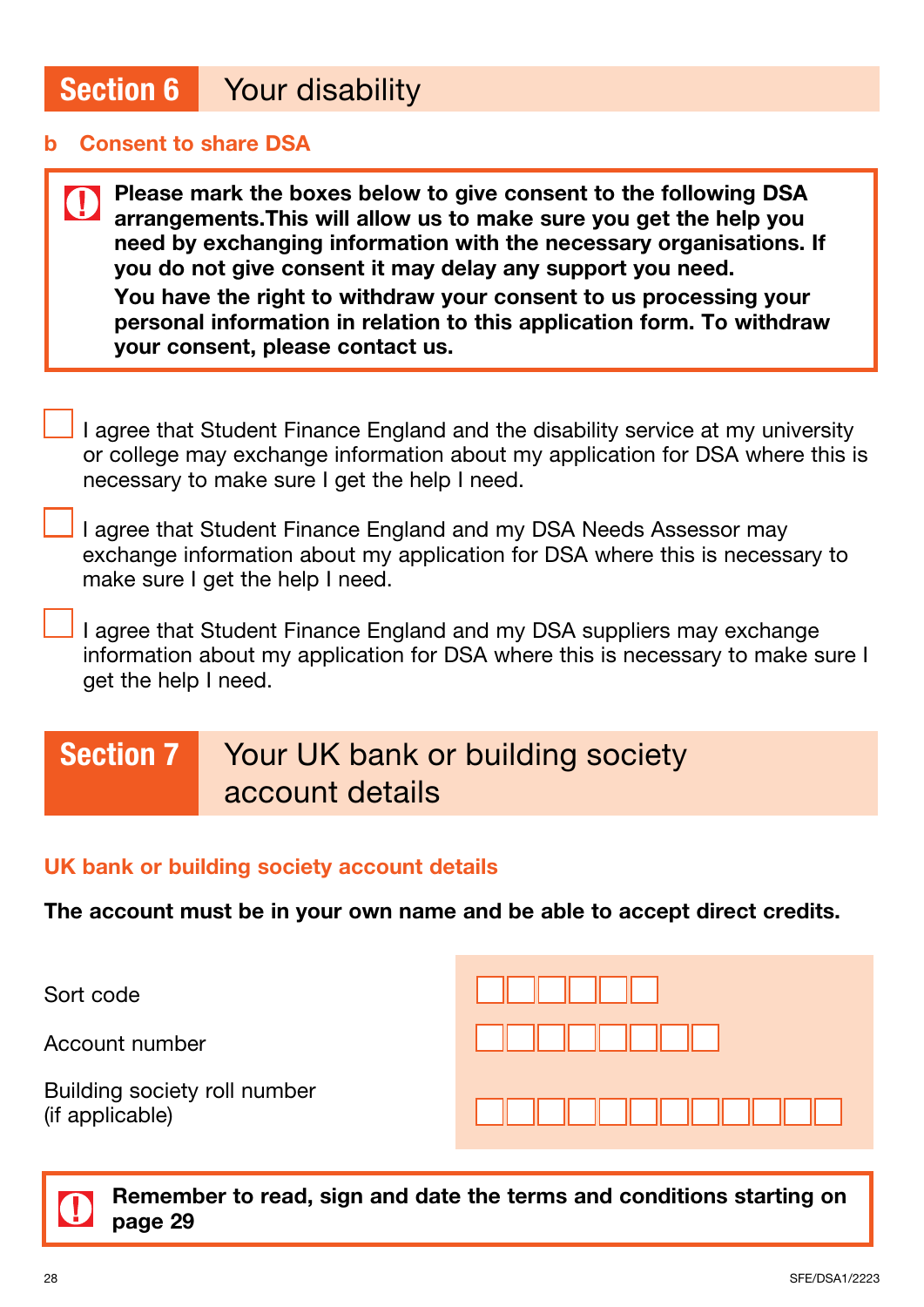These terms and conditions ("terms") and applicable legislation apply to all of the student finance available to students for the academic year 2022/23.

I understand that I must read the specific terms about the student finance products available because they will affect me if I apply for them at any time in this academic year.

I understand that my application for student finance may be delayed unless I sign and date these terms.

#### Loan Contract

- 1. I confirm I have read and understood these terms and A Guide to Terms and Conditions available at [www.gov.uk/studentfinance](http://www.gov.uk/studentfinance)
- 2. I confirm that to the best of my knowledge and belief, the information I have provided is true and complete. If it is not, I understand that I may not receive student finance, any support I have had may be withdrawn and I could be prosecuted.
- 3. I understand that student finance is provided to me by the Secretary of State for Education (the "Lender") which includes any persons acting on his/her behalf and any replacement(s) under section 23(4) of the Teaching and Higher Education Act 1998 as amended or replaced from time to time (the "Act").
- 4. I understand these terms, the Act and the regulations made under section 22 of the Act will apply to any student finance provided to me by the Lender.
- 5. I understand that "student finance" in these terms means financial support by way of grant(s) and/or loan(s) made by the Lender under the regulations.
- 6. I understand that the Student Loans Company Limited ("SLC") carries out certain functions on behalf of the Lender.

#### My Obligations

- 7. I understand that if I have:
	- (i) reached the age of 18 years; and
		- (ii) have entered into agreement(s) for a loan under section 22 of the Act before I reached the age of 18 years,

I am agreeing to "ratify" any and all such student loans by signing these terms. This means that I confirm I entered into agreement(s) with the Lender and agree to the terms of any such previous agreement(s). If I have reached the age of 18 and refuse to "ratify" any previous agreement(s), I understand that I will not be eligible to get any further student finance under the regulations.

8. I agree to give SLC any information they need in support of this application for student finance and to seek repayment.

![](_page_28_Picture_17.jpeg)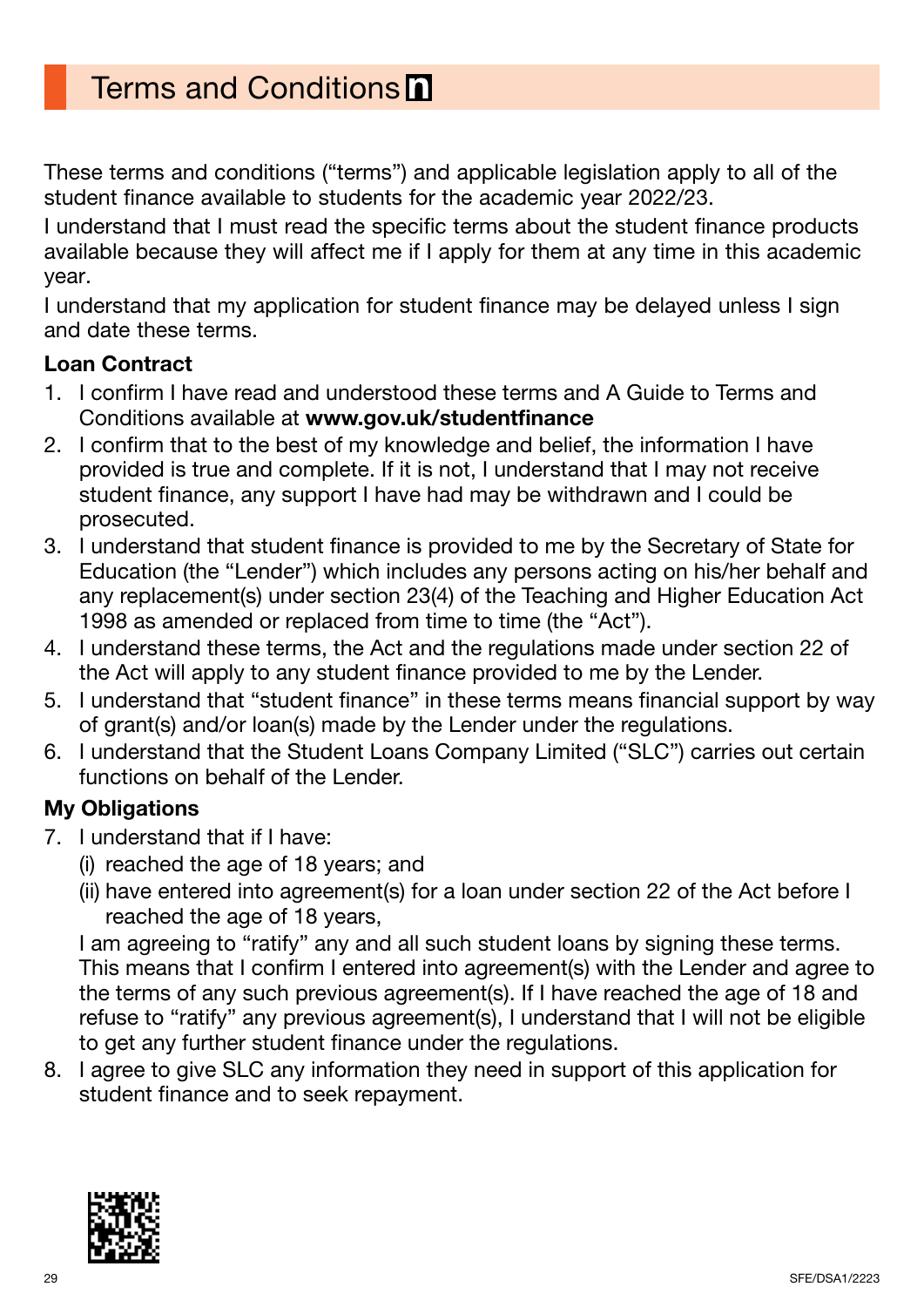- 9. I agree to tell SLC immediately if my circumstances change in any way that might affect my entitlement to student finance. I understand that if I do not do this I may not get any further payments and I may have to repay the student finance I have already received. I agree that from the date I submit my student finance application until my loan(s), together with all and any interest, penalties and charges which apply, is fully repaid I must tell SLC about any changes in my personal details (including my National Insurance number) and contact details I have provided.
- 10. I agree that if I get an overpayment of student finance, I need to repay this in full and that any overpayment may be taken from any future entitlement to student finance.
- 11. I agree that I will repay the Lender any loan(s), together with all and any interest, penalties and charges which apply. I understand that this repayment will be due by me to the Lender as a debt. If I breach any of the terms of my loan, I agree to pay any charges and penalties which apply under the Act and the regulations. I understand that I will repay my loan(s) through the United Kingdom ("UK") tax system and/or I may repay SLC directly. If I live abroad, I will repay my loan(s) to SLC directly.
- 12. I agree that any loan(s) made to me in accordance with the regulations once my application is accepted by the Lender is a/are contract(s) between me and the Lender. I understand that I am liable for my loan(s) and will be charged interest from the first payment of the loan advance by the Lender.
- 13. I agree to tell SLC if I leave the UK to live outside the UK or if for any other reason I am outside the UK tax system for more than three months.

#### Legal Action and Applicable Law

14. In the event of any legal action, I agree that the laws of England and Wales will apply and that the courts of that part of the UK will hear any legal action. If my address is outside the UK the laws of the part of the UK where my education provider is situated will apply and the courts of that part of the UK will hear any legal action. I agree that the Lender has the right to take legal action against me in any other court with jurisdiction.

#### Sharing Information

- 15. If I am in breach of these terms and/or the regulations I agree that the Lender may share information held about me and my account with third parties, including the government or a government agency of another country, who may help to locate me and/or help take action to recover any payments I owe.
- 16. I confirm where I have provided any personal information about any other person in my student finance application, I have done so with their consent.
- 17. I understand that SLC will process my personal data in line with the Privacy Notice available at [www.sfengland.slc.co.uk/privacy-notice](http://www.sfengland.slc.co.uk/privacy-notice) which may be updated from time to time.

#### Disabled Students' Allowance ("DSA")

This section applies if I apply for DSA this academic year.

18. I understand that any equipment I receive through DSA must be used for my course of study and that I am responsible for paying any repair costs.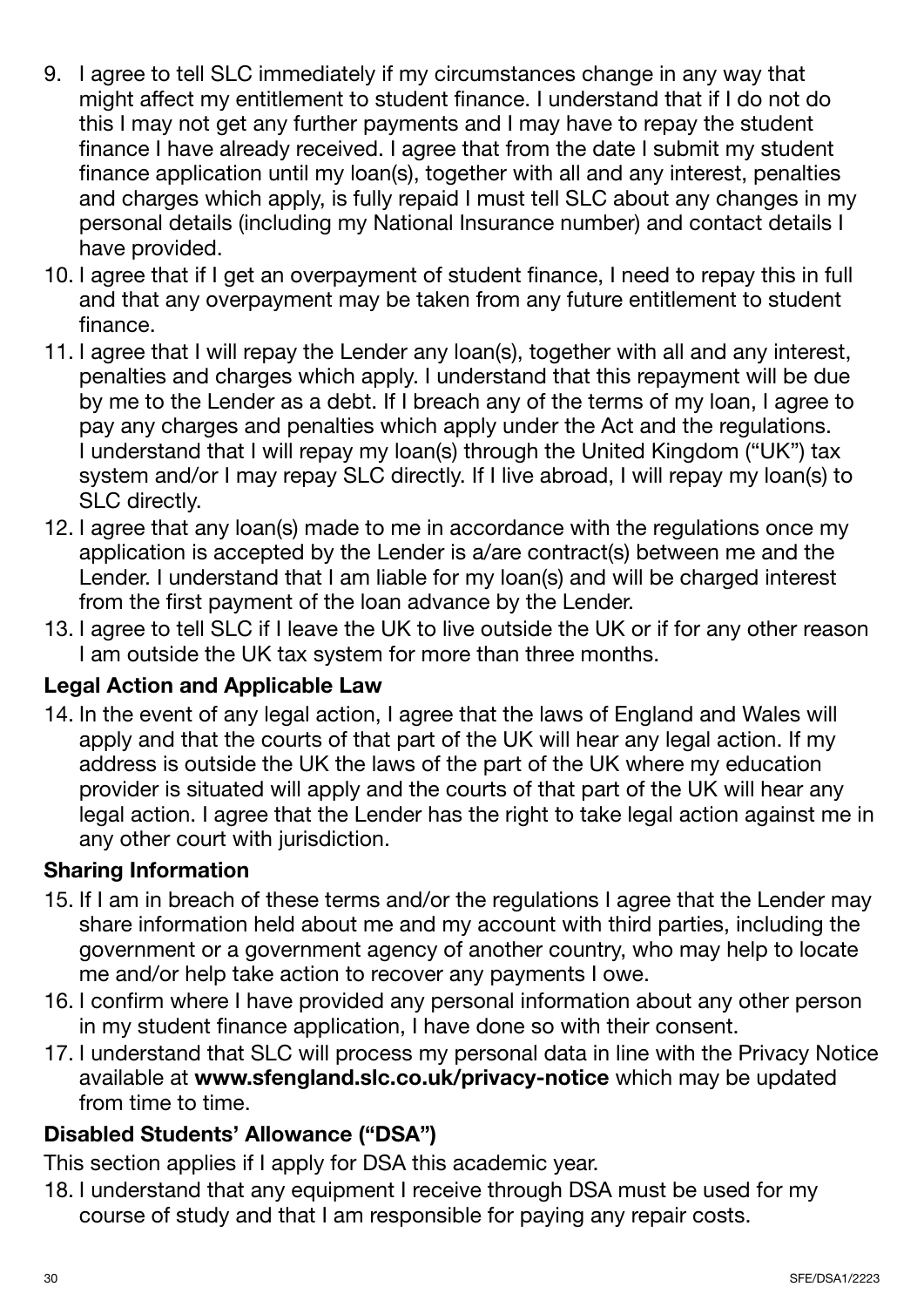19. I understand SLC reserves the right to pay the suppliers of any approved equipment and support directly. I will be notified if SLC will make payments directly to suppliers on my behalf.

#### Childcare Grant ("CCG")

This section applies if I apply for CCG this academic year.

- 20. I understand and agree that in order to receive any CCG, SLC may share my personal details and my children's details with a contracted third party who will be handling the administration of CCG on behalf of SLC.
- 21. I understand that if I do not take up my childcare, or if I change to a childcare provider who is not registered or approved, I will have to pay back any overpayment.
- 22. I confirm that neither I nor my husband, wife, civil partner or cohabiting partner have chosen to receive support for childcare from:
	- (i) the childcare element of Working Tax Credit;
	- (ii) the childcare element of Universal Credit;
	- (iii) Tax-Free Childcare; and/or
	- (iv) the NHS Bursary Childcare Allowance;

and I agree to tell SLC immediately if I or my husband, wife, civil partner or cohabiting partner does receive this support. I understand that SLC may share my personal data with HMRC to check whether I get childcare support.

#### Alternative Funding

23. I confirm that I am not studying on my course as part of an apprenticeship.

| <b>Customer Reference Number</b><br>Your full name (in BLOCK CAPITALS) | .                       |
|------------------------------------------------------------------------|-------------------------|
| Your signature (in ink)                                                | Today's date (DDMMYYYY) |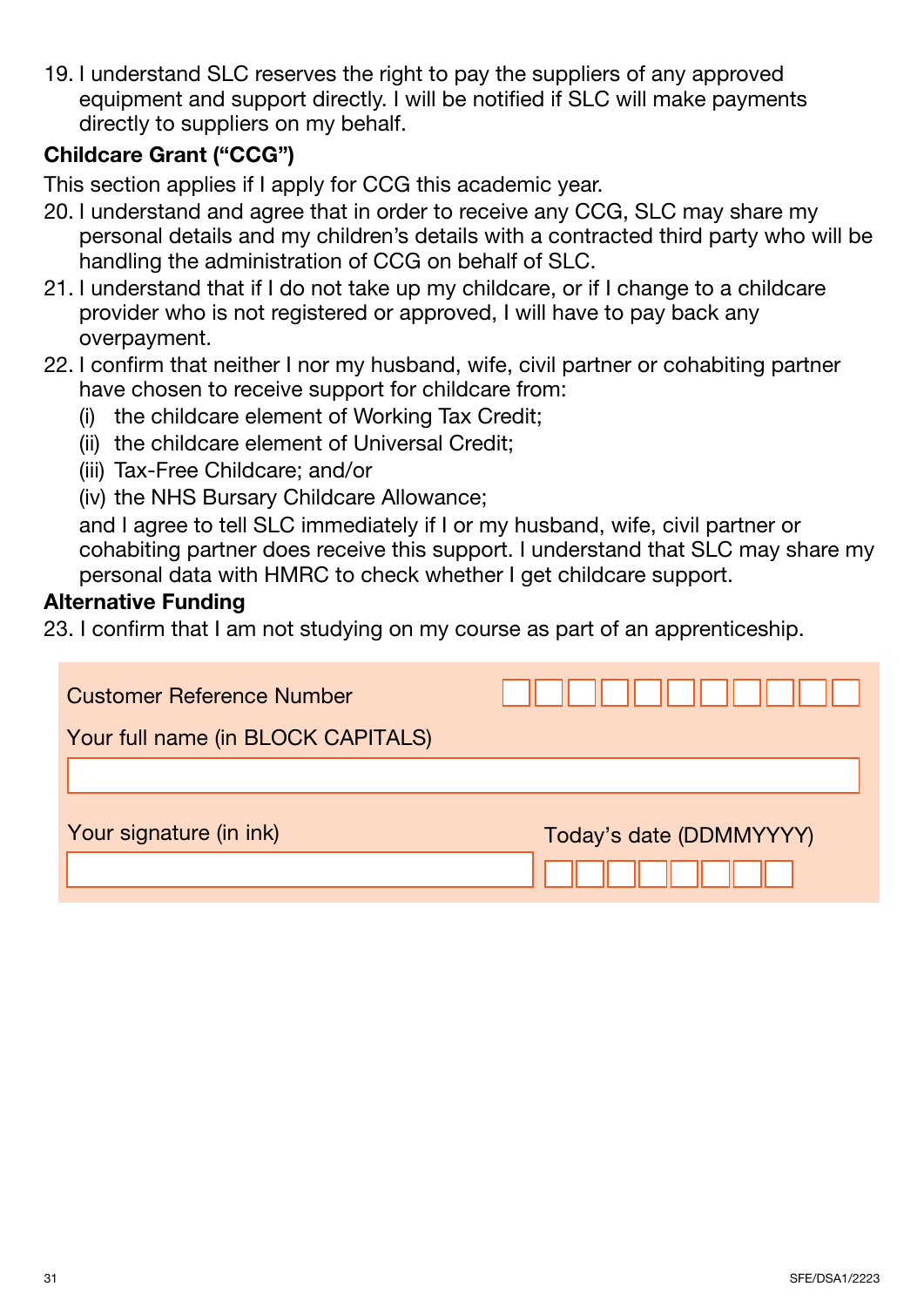# **Checklist**

Before you return this form please make sure that:

|                                      | you've answered all the questions that apply to you                                                                                                                                                                                               |
|--------------------------------------|---------------------------------------------------------------------------------------------------------------------------------------------------------------------------------------------------------------------------------------------------|
|                                      | your university or college has completed section 5<br>(if this applies to you)                                                                                                                                                                    |
|                                      | you've read, signed and dated the terms and conditions                                                                                                                                                                                            |
| le                                   | you've included all the original evidence we need with this form                                                                                                                                                                                  |
| le                                   | you've remembered to keep any original medical evidence<br>requested in section 6, and only send photocopies                                                                                                                                      |
|                                      | If you don't send all the evidence we need, your application may be delayed.                                                                                                                                                                      |
| $\mathbf 0$                          | <b>Remember, you don't need to send your UK passport as proof of</b><br>your identity. You only need to complete your UK passport details in<br>section 1. If you send your passport it may take several weeks before<br>we can return it to you. |
| Remember to pay the correct postage. |                                                                                                                                                                                                                                                   |

Once you have completed this form, and signed and dated the terms and conditions, please return it to:

Student Finance England PO Box 210 **Darlington** DL1 9HJ

You can also return your completed form and evidence to the DSA team by email at [dsa\\_team@slc.co.uk](mailto:dsa_team%40slc.co.uk?subject=)